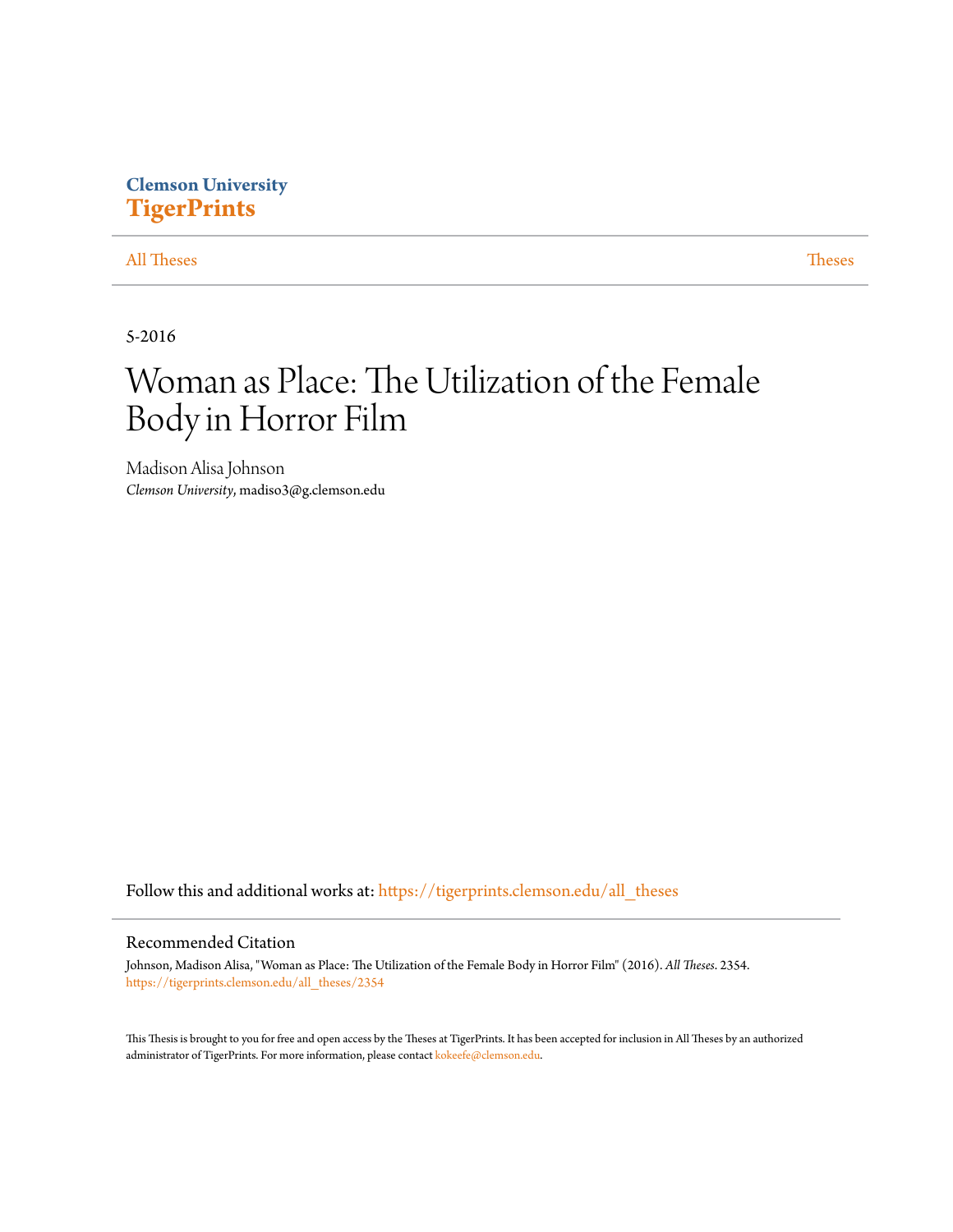### WOMAN AS PLACE: THE UTILIZATION OF THE FEMALE BODY IN HORROR FILM

\_\_\_\_\_\_\_\_\_\_\_\_\_\_\_\_\_\_\_\_\_\_\_\_\_\_\_\_\_\_\_\_\_\_\_\_\_\_\_\_\_\_\_\_

A Thesis Presented to the Graduate School of Clemson University

\_\_\_\_\_\_\_\_\_\_\_\_\_\_\_\_\_\_\_\_\_\_\_\_\_\_\_\_\_\_\_\_\_\_\_\_\_\_\_\_\_\_\_\_

In Partial Fulfillment of the Requirements for the Degree Master of Arts English

\_\_\_\_\_\_\_\_\_\_\_\_\_\_\_\_\_\_\_\_\_\_\_\_\_\_\_\_\_\_\_\_\_\_\_\_\_\_\_\_\_\_\_\_

by Madison Alisa Johnson May 2016

\_\_\_\_\_\_\_\_\_\_\_\_\_\_\_\_\_\_\_\_\_\_\_\_\_\_\_\_\_\_\_\_\_\_\_\_\_\_\_\_\_\_\_\_

Accepted by: Dr. Aga Skrodzka, Committee Chair Dr. Jillian Weise Dr. Lindsay Thomas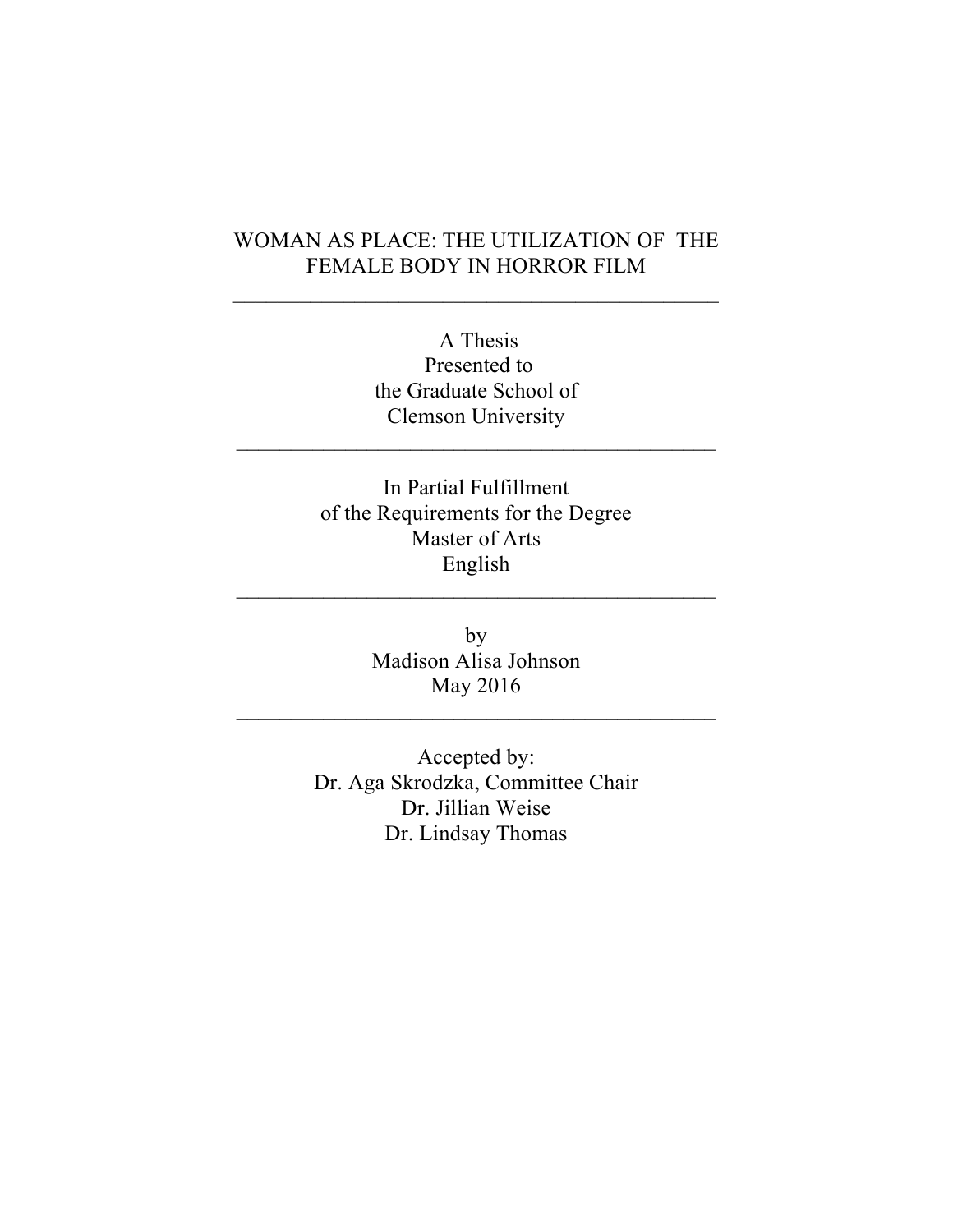### Abstract

By combining the works of theorists like Yi-Fu Tuan, Luce Irigaray, and Carol Clover, with the films *Rosemary's Baby* (Dir, Roman Polanski, 1968) and *It Follows*  (Dir. David Robert Mitchell, 2015)*,* I am exploring where the philosophy of space and place collides with horror film and anxiety. Women are told to fit specific roles, to serve specific purposes. Within the scope of the horror genre, the woman under scrutiny is the "final girl," a girl that Clover says will survive the film to tell her story. We use the body of the final girl as a receptacle for anxiety and fear – fear on the parts of directors, audience members, and fellow characters. In order to be a receptacle, the final girl must be made place; in horror genre, this place-making happens through rape and eventual motherhood (both actual and imagined). It is problematic to think of a woman as place, something that we seek to inhabit, yet we do it and find it comforting. Even more troubling, then, is the thought that media and society are involved in a reciprocal relationship. This thesis seeks to critique the both the utilization and the means by which we use the body of the final girl within the horror film, and the ways in which this utilization of a female body has transgressed the borders of media and infiltrated reality.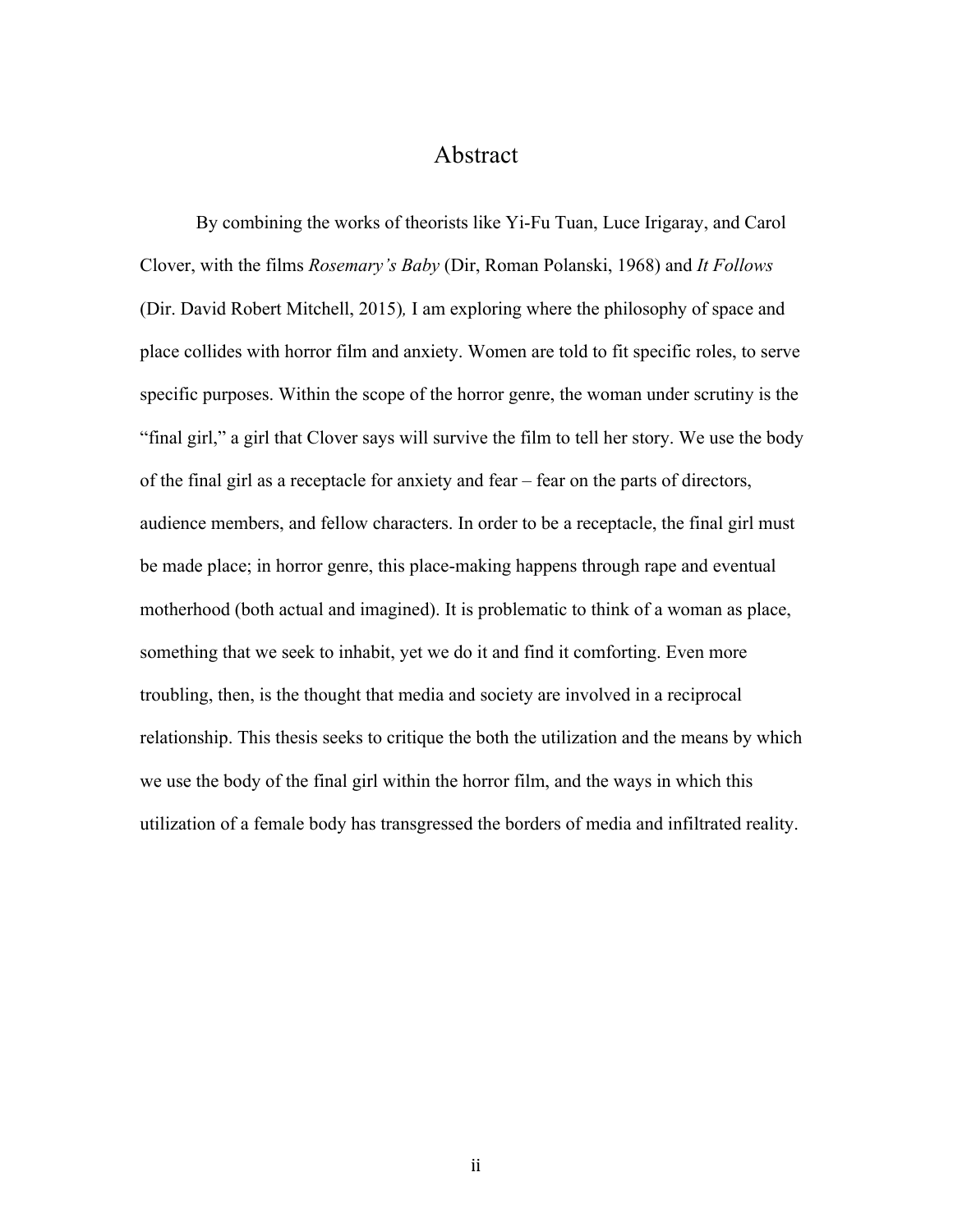# Dedication

This thesis is dedicated primarily to my parents, Richard and Kelli Johnson, to thank them for their unconditional love and support. I would also like to thank my sisters, Lynsey and Erin Johnson, for their support and ability to make me laugh when I need it most.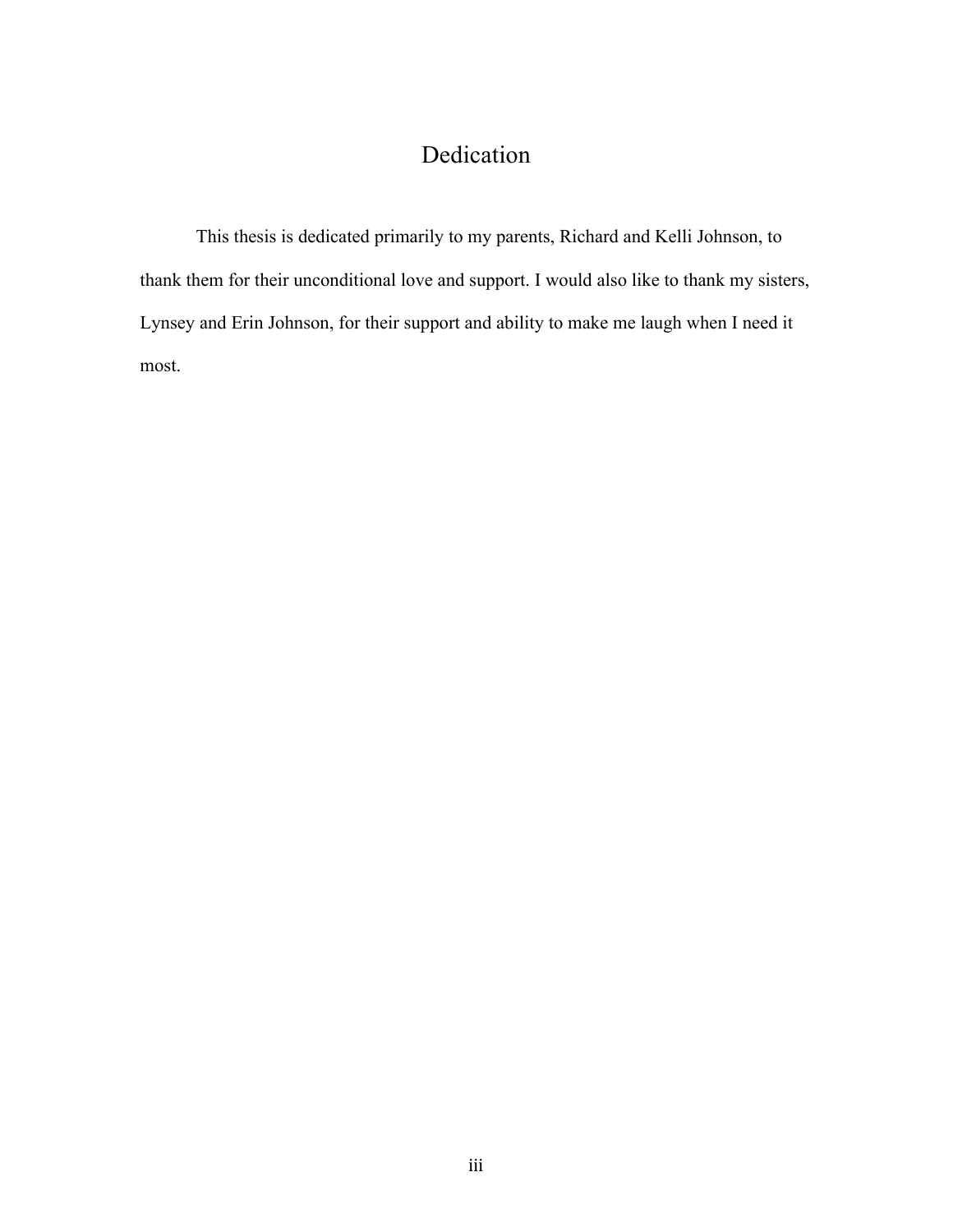## Acknowledgements

I would like to thank Troy Allen, Matthew Turbeville, Lisa Camp, Kristi Hixon, Keith Lee Morris, and the members of my thesis committee, Dr. Aga Skrodzka, Dr. Jillian Weise, and Dr. Lindsay Thomas. Without their input and advice, this project would not be where it is today.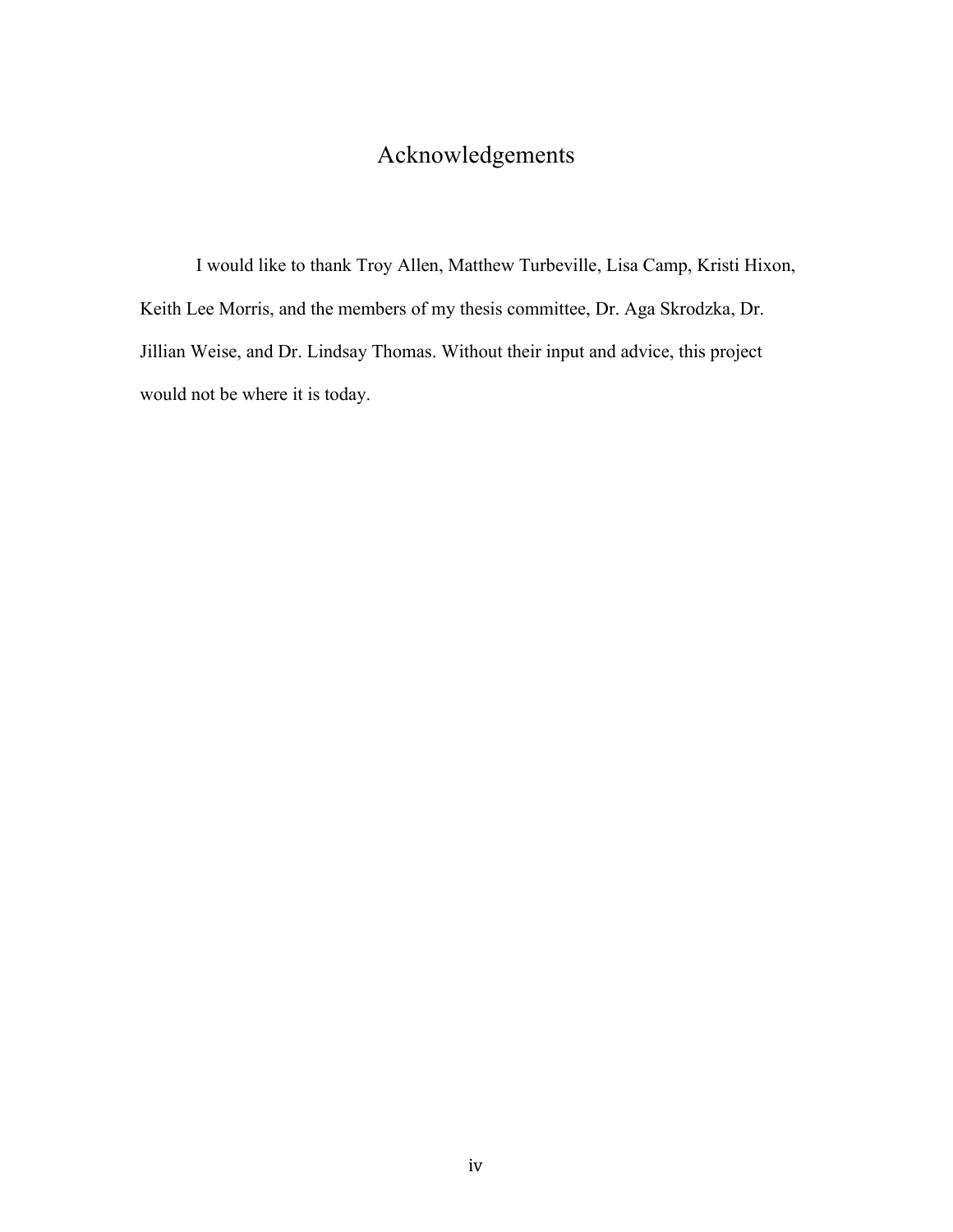# Table of Contents

| Page |
|------|
|      |
|      |
|      |
|      |
|      |
|      |
|      |
|      |
|      |
|      |
|      |
|      |
|      |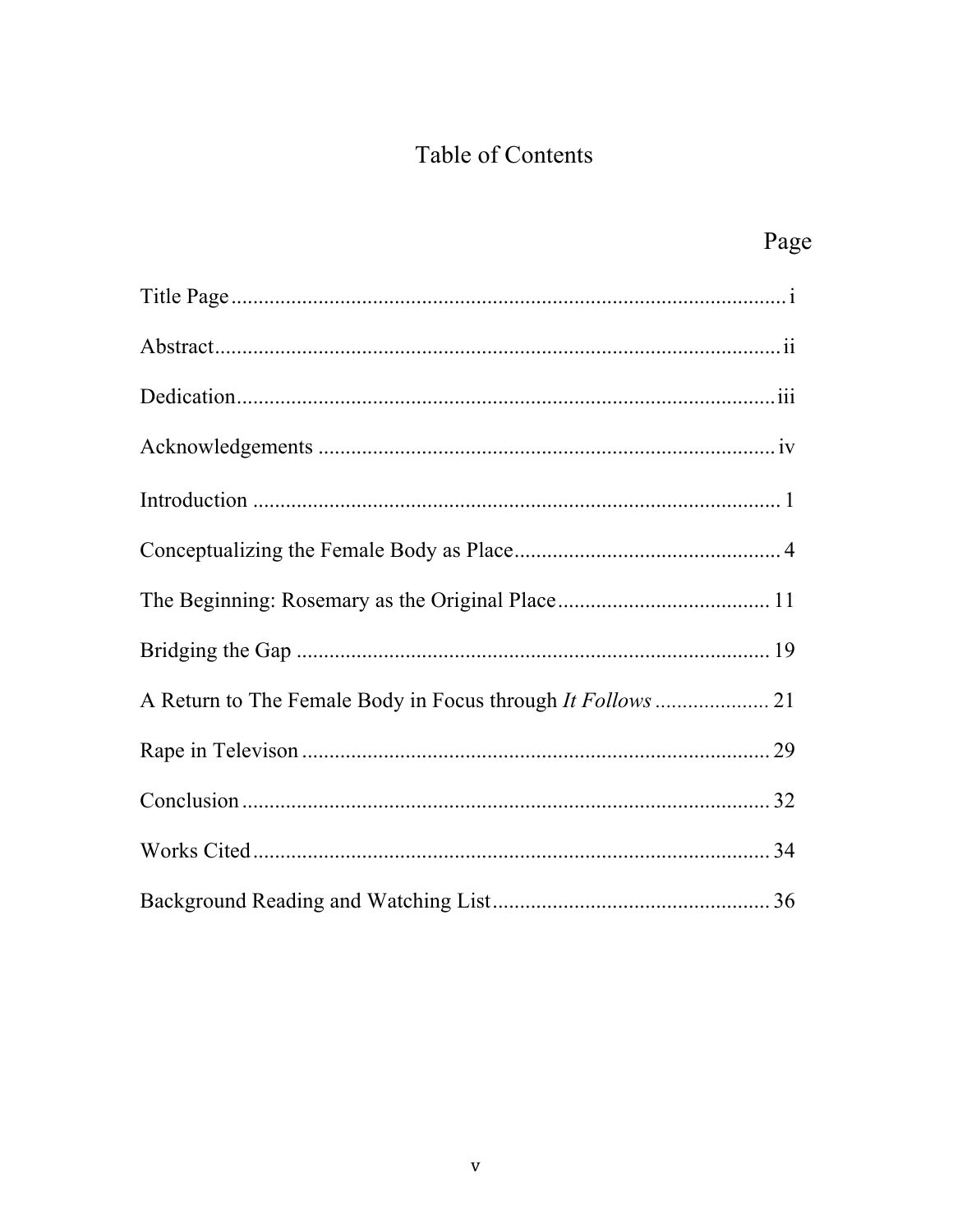#### Woman as Place: The Utilization of the Female Body in Horror Film

*"*As for woman, she is place." -Luce Irigaray *An Ethics of Sexual Difference*

#### I. Introduction

When driving through suburban neighborhoods at night, you can get a glimpse of anonymous life illuminated through the windows. You can observe what looks like a locus of safety – a happy, warm family home. This is a calming image, a place where we feel protected. For this reason, slasher films often occur here. They must destroy this idyllic vision and make space for terror to run free. Towns like Woodsboro from *Scream*  (Dir. Wes Craven, 1997) and Springwood from *A Nightmare on Elm Street* (Dir. Wes Craven, 1984) shift from images of perfect suburbia to locations of extreme terror. Within these towns there exists another place that becomes the locus of terror: the body of the "final girl" – the term for the sole survivor coined by Carol Clover in *Men, Women, and Chainsaws.* Horror films draw explicit links between the body, most often female, and fear. It is through the female body that our fears are not only realized, but are also, if only temporarily, quelled.

Films like Roman Polanski's *Rosemary's Baby* (1968) and David Robert Mitchell's *It Follows* (2015), though decades apart from each other, feel very similar in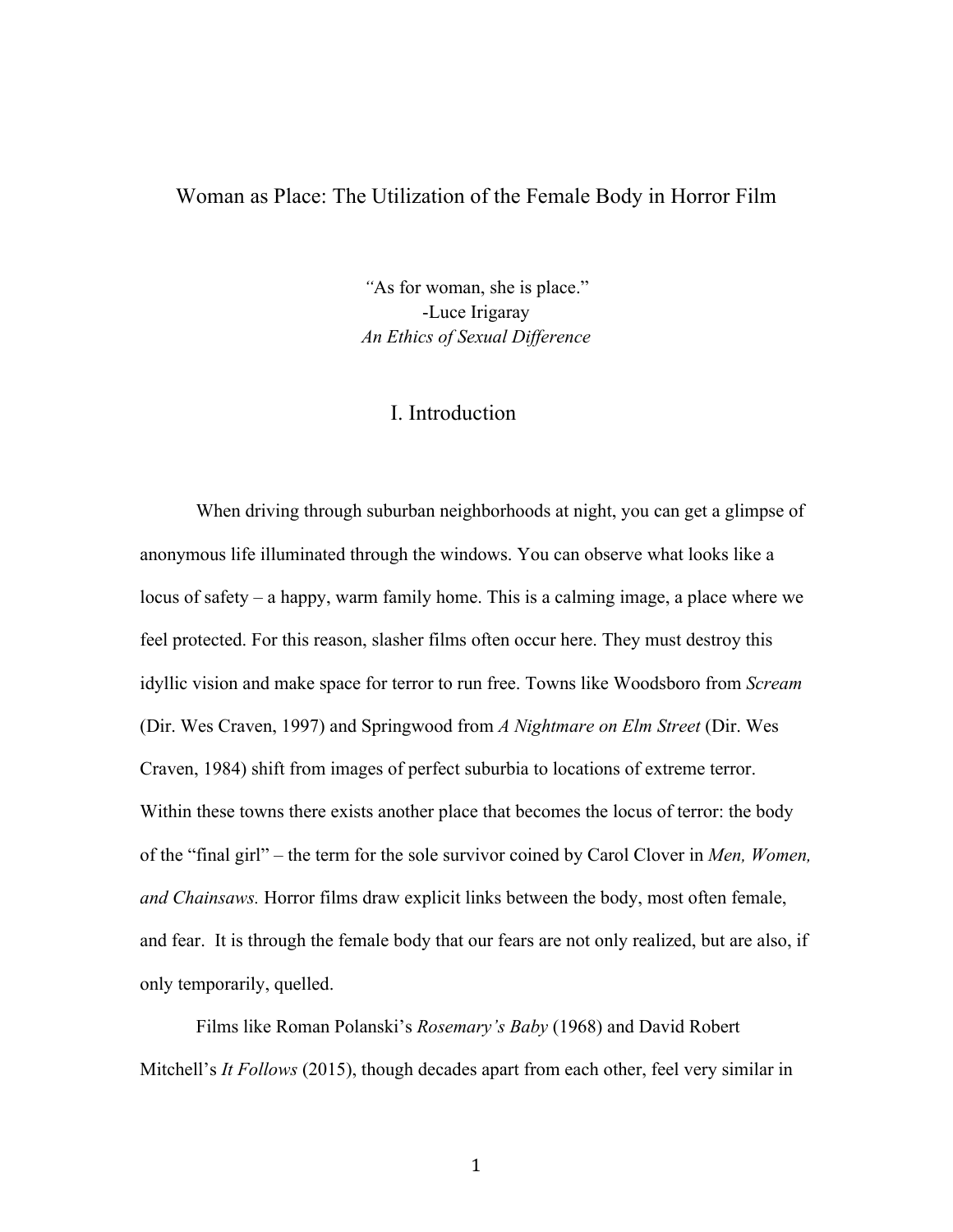the way that they configure the female body as a repository. *Rosemary's Baby* is a classic horror movie that is remembered for the connection it established between the female body and horror. Polanski puts the body of a woman at the forefront of the story, making her experiences of bodily harm and internal torture evident in every scene. The film features rape, arguably the ultimate act of consuming and controlling the female body, as a catalyst for the remaining events. In *It Follows,* we become aware of the transformation in audience culture since *Rosemary's Baby.* In the late sixties, utilizing very specific gender roles (i.e. "woman ought to be wife and mother") and having those roles play out as horror was relatable for the American audience who were witnessing changes brought on by the feminist movement. Significantly, in 2015, when we watch Jay in *It Follows*, we witness gender roles that are being enforced in an entirely different way. Jay is not expected to be a mother in the same way that Rosemary was, yet we still force her to become one. We expect Jay to take on that role despite and against all of the cultural advancements in our society's treatment of women. As Jay's body becomes the place where the curse lives, she must assume the role of the mother for her friends, her sister, and herself. Though the two films are separated by nearly fifty years, we still see horror genre compulsively enforcing the gender-normative roles. While society seems to have progressed some, I argue that the horror genre has remained stagnant. The female body has been in use for decades.

Despite the long and ongoing feminist critique of mainstream cinema, most horror films still utilize the female body as a repository for its generic needs. Rosemary, Jay, and all of the final girls between 1968 and 2015, become receptacles for our fears and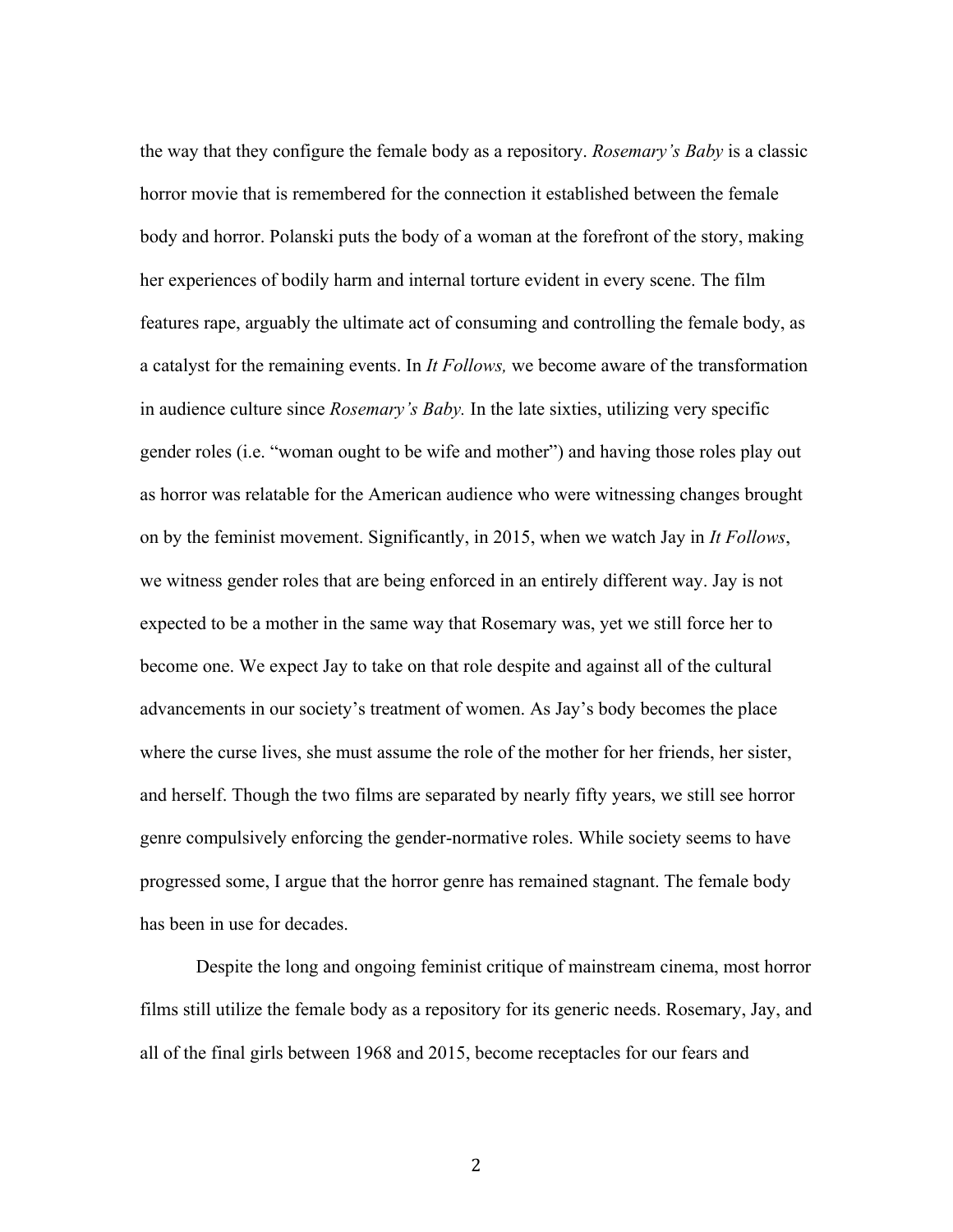anxieties. We take the final girl and we place all of our cultural worries onto her body, making her have to work through them. Since it is her character's function to survive at all odds, we feel comfortable using her in this way. As the final girl is often portrayed as a mother figure, we feel compelled or encouraged to give her our problems and fears, in hopes that she will take care of us. Just as we use her, the characters in the film enforce the notion of place upon her. The generic conventions assure us that she can take it. This assurance makes the process all the more problematic. By necessitating the need for a female body that we can use symbolically for our own benefit, we as viewers agree to ascribe a utilitarian function to that body. This function is all too familiar – the final girl will function as an actual or imagined mother. It is through her role as mother and through the means by which she is made mother that she becomes place. This place becomes the home for the very specific anxieties and cultural tensions that the horror genre reflects on and is shaped by.

By looking at Rosemary and Jay, two filmic examples of the mother figure, we can see how the female body becomes place and is utilized as such. The character of Jay, especially, is constructed to model the utilization of the teenaged female body as a place of sadistic pleasure. The silent agreement between viewers, I argue, must have consequences outside of cinema, in the realm of contemporary culture and our social exchanges.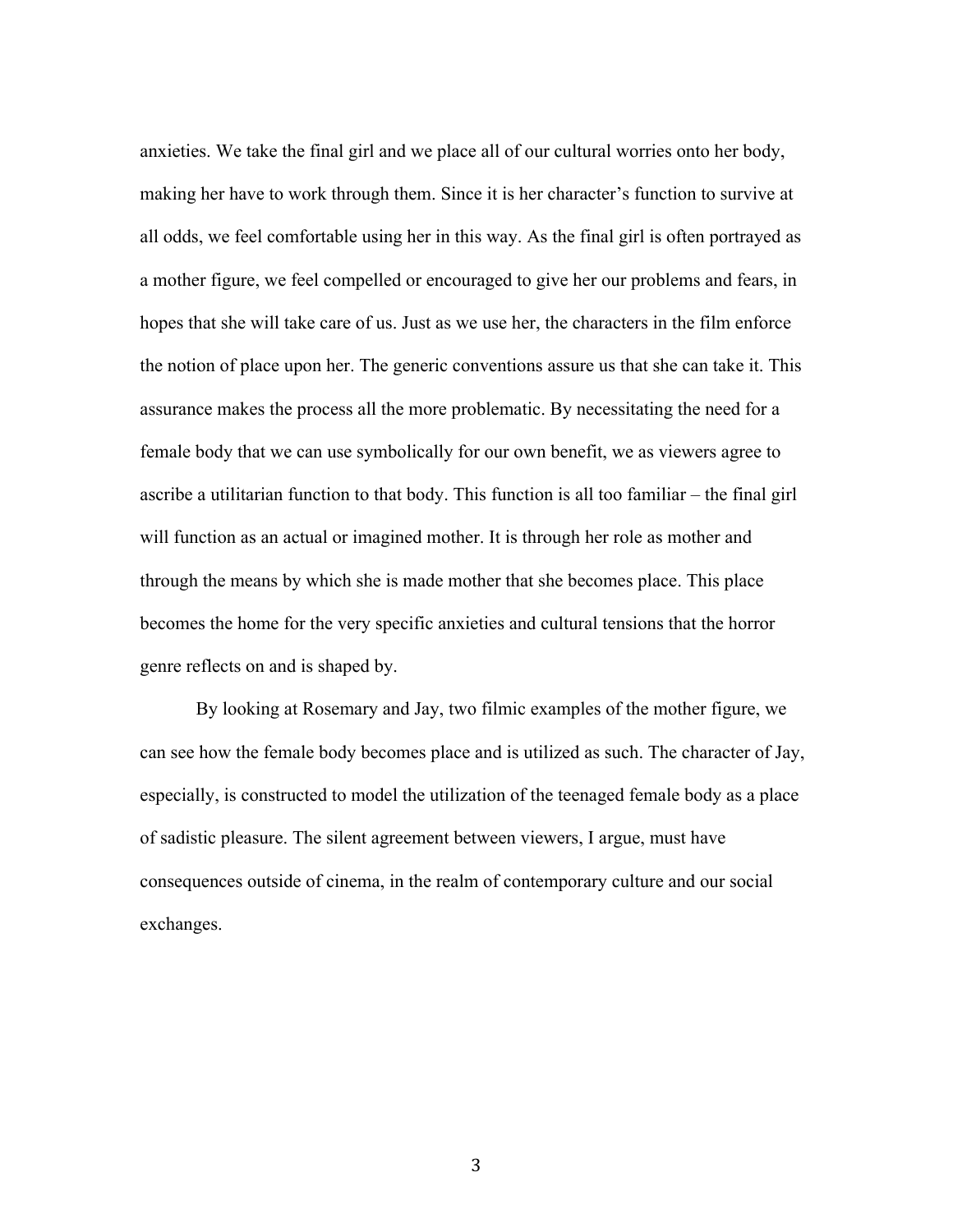#### II. Conceptualizing the Female Body as Place

To begin to theorize the female body as place, we must turn to Luce Irigaray's 1984 lecture, "An Ethics of Sexual Difference." In it, Irigaray describes the existing model of woman as othered object:

It is understood that she accedes to generality through her husband and her child but only at the price of her singularity. She would have to give up her sensibility, the singularity of her desire, in order to enter into the immediately universal of her family duty. Woman would be wife and mother without desire. (Irigaray, 117)

By becoming a mother and/or a wife, Irigaray suggests that the woman loses her individuality, and that what makes her a singular person is stripped. The title of mother and of wife indicates that another person is dependent upon her or that she is now defined by the existence of another. In her lecture, Irigaray continues by outlining how men have provided a model of our universe in order to "take possession" of it (Irigaray, 121). Men are not defined by titles in the same regard that women are. In his essay, "Giving a Face to Place in the Present," the philosopher of place Ed Casey responds to a number of theorists, including Irigaray. Like Irigaray, Casey posits that there are bodies and places. It is Casey that says, "there are bodies-*as-*places…the mother's body as a place for the prenatal child" (Casey, 323). Both theorists suggest that women are allowed to become places through motherhood, but are denied the choice to become anything but place. In a masculine society, a society defined by and ruled by men, women are restricted to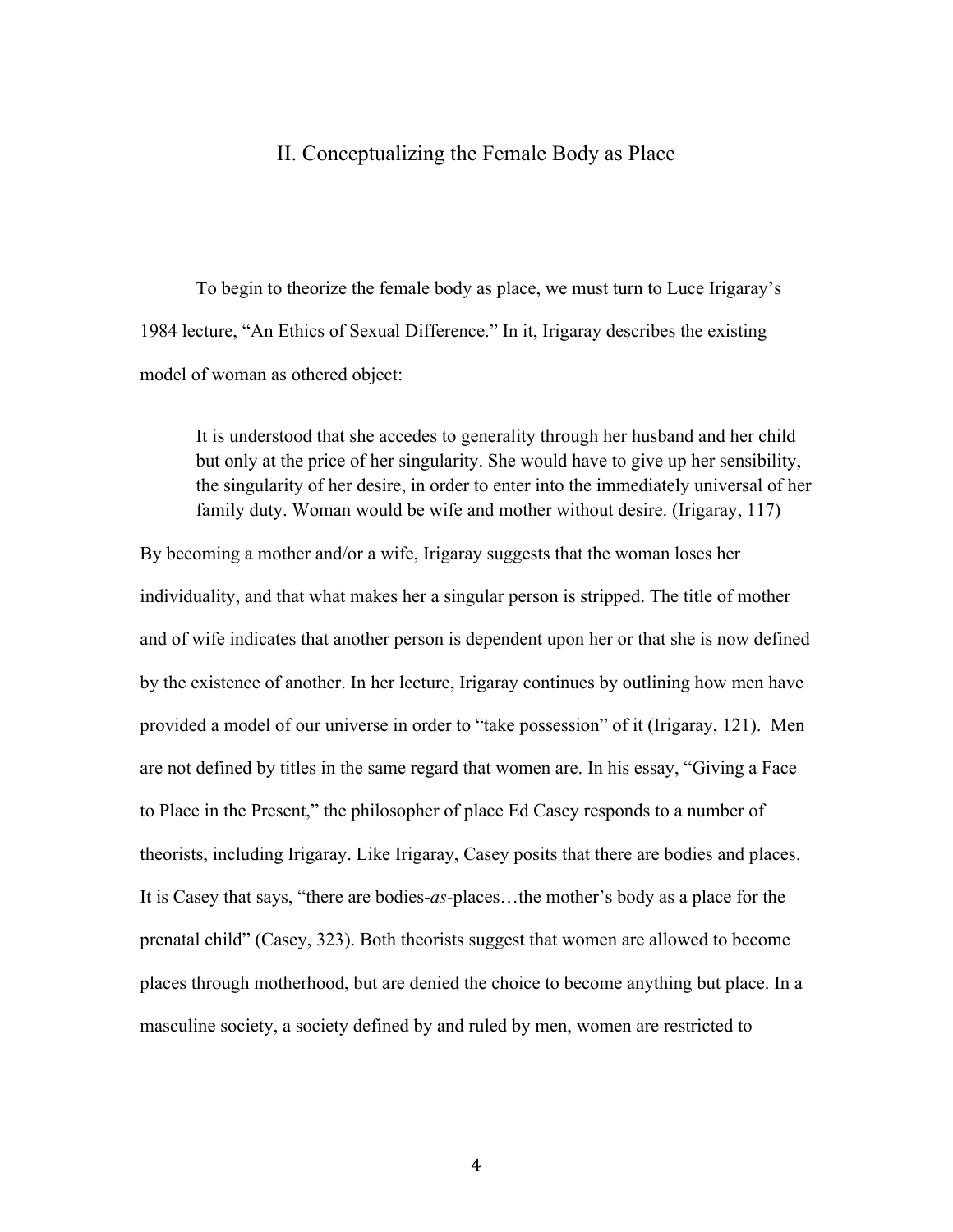positions of use. Both Irigaray and Casey point in the direction of important links between the female body, motherhood, and place.

However, in order to understand the concept of the female body as place in the horror genre, we must look to the book, *Men, Women, and Chainsaws*, by Carol Clover. In her seminal study, Clover talks about "the terrible place." She describes it as such:

The Terrible Place, most often a house or tunnel, in which the victims sooner or later find themselves is a venerable element of horror…what makes these houses terrible is not just their Victorian decrepitude but the terrible families – murderous, incestuous, cannibalistic – that occupy them…the house or tunnel may at first seem a safe haven, but the same walls that promise to keep the killer out quickly become, once the killer penetrates them, the walls that hold the victim in. A phenomenally popular moment in post-1974 slashers is the scene in which the victims locks herself in…and waits with pounding heart as the killer slashes, hacks, or drills his way in. This action is inevitably seen from the victim's point of view…The penetration scene is commonly the film's pivotal moment; if the victim has up to now simply fled, she has at this point no choice but to fight back. (Clover)

In the slasher film, the place is just that  $-$  a location one can visit and enter. It is a house that seems safe from the outside. Often, within the scope of the horror genre, this house is located in a middle-class suburban neighborhood. The house is familiar. We can picture it and its occupants very easily. Horror, then, turns this image on its head. Instead of finding a familiar face inside the house, our final girl comes face to face with the ultimate evil, the killer attempting to slaughter her. We choose our location, our terrible place, wisely. It must look safe and non-threatening, so starkly different from how it will look when the horror begins.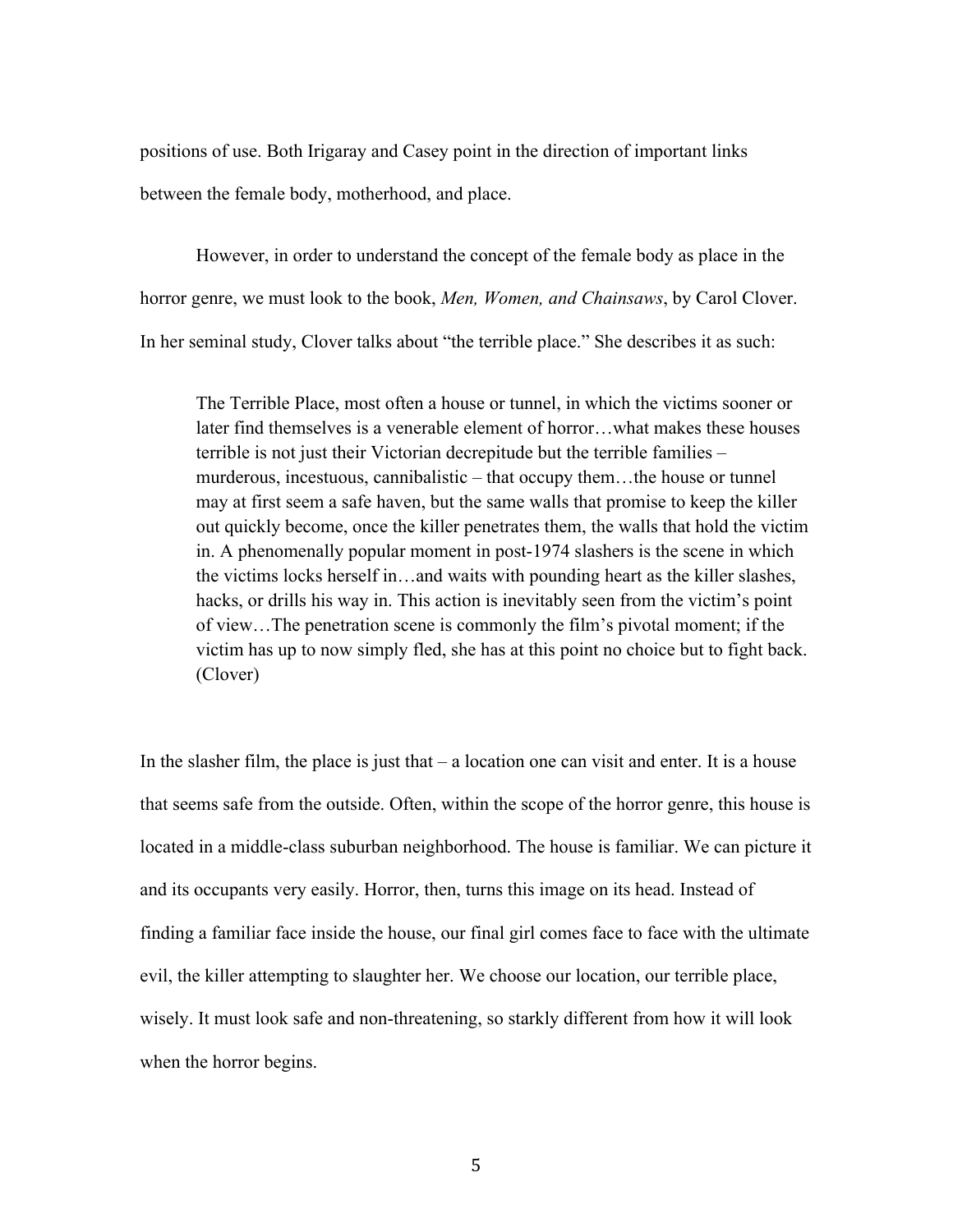To define place, one can look to Yi-Fu Tuan's seminal book, *Space and Place: The Perspective of Experience.* Places become "centers of felt value where biological needs, such as those for food, water, rest, and procreation, are satisfied" (Tuan, 4). Places are spaces of need and of use. We visit these places for selfish purposes. When we visit with the final girl, her most important function, though there are several, is to be used. The final girl becomes a receptacle that we can fill with our anxieties, our worries, our troubles, so that we do not have to deal with them. It is her body that will bear the struggle and weight, and ultimately, it is her body that will be tortured for it. In horror genre, we as viewers, writers, directors, and producers agree to choose the final girl as our victim. It is important to keep in mind that most horror film viewers are male, and even if they are not, the cinematic gaze within the genre is coded as male. We choose a girl whose image speaks of safety and societal norm and we agree to witness the physical and mental havoc wreaked onto her. Thus horror is created and experienced. The complicity I point out here is responsible for the troublesome moral and ethical consequences of our collective agreement to call a girl a place.

Mothers become places if we are to follow Tuan's theory. I can think of no other body that meets the many needs for food, for rest, for procreation, for safety, for comfort than the body of a mother. The very function of motherhood seems to suggest the necessity of a consumable body, something that we can use time and again, no matter the circumstance. Motherhood is a function that is typically only available to women. This seems to illuminate the specific gendering of horror films – the victim typically is female,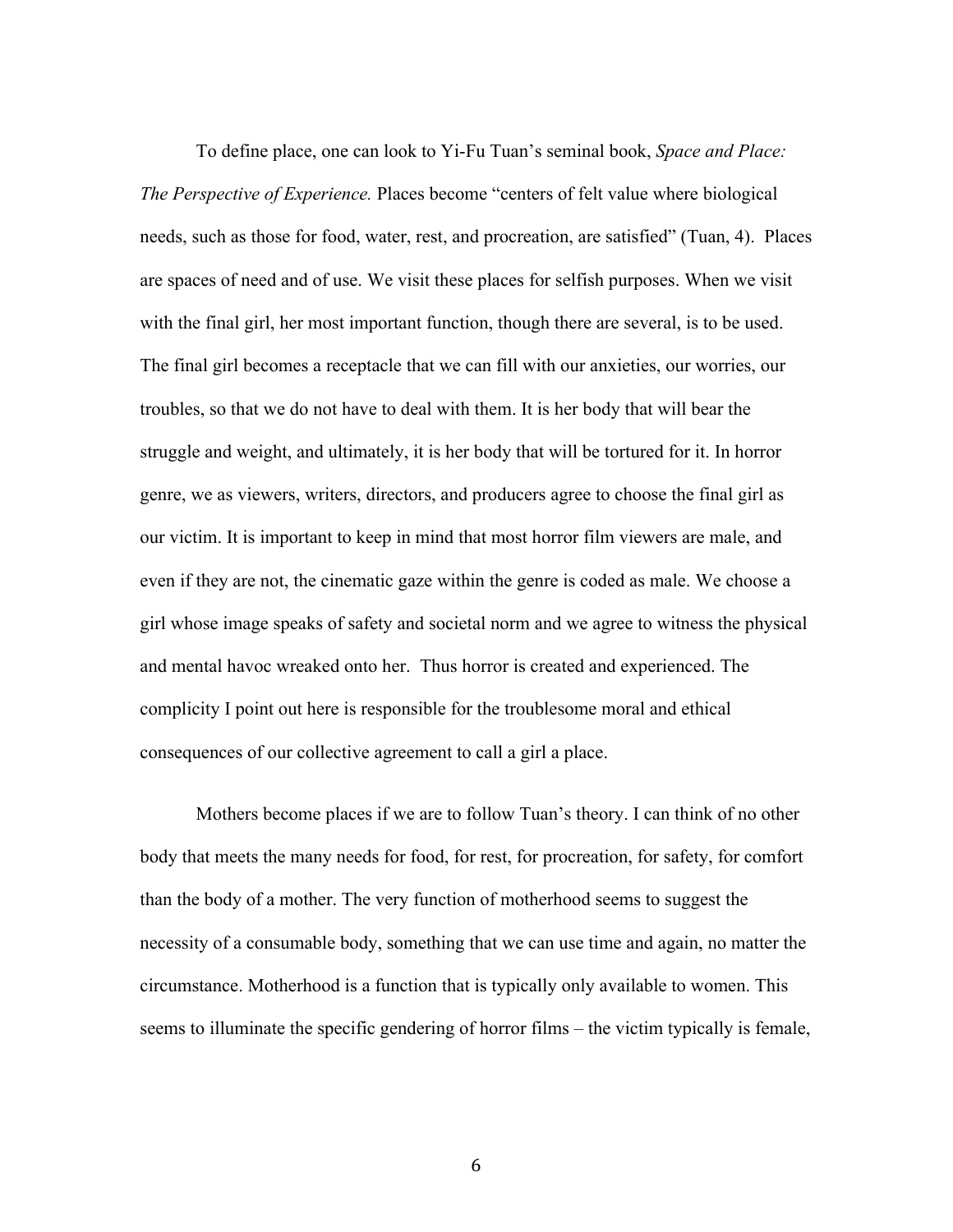and it is her body that the viewer, the killer, and the characters within the story will return to for the meeting of needs.

In mainstream cinema viewers, creators, directors become masculinized subjects, and they create the final girl as the object to be observed and scrutinized. Laura Mulvey discusses this process in her famous essay, "Visual Pleasure and Narrative Cinema." Mulvey suggests that film (especially classic Hollywood cinema) is a medium that seems to enforce strict gender roles that seem to be governed by unbreakable rules of cinematic language. Specifically, this gendering enforces a way of looking at an object and making a spectacle of that object. In order to avoid being killed, the final girl must become the object of the scopophilic gaze. Mulvey says of scopophilia:

> Freud isolated scopophilia as one of the component instincts of sexuality which exist as drive quite independently of the erotogenic zones. At this point he associated scopophilia with taking other people as objects, subjecting them to a controlling and curious gaze…although the instinct [pre-genital auto-eroticism] is modified by other factors, in particular the constitution of the ego, it continues to exist as the erotic basis for pleasure in looking at another person as object…producing obsessive voyeurs and peeping toms, whose only sexual satisfaction can come from watching, in an active controlling sense, an objectified other. (Mulvey, 806)

Scopophilia becomes the process that the female character must undergo in order to become the final girl. She must be objectified through the killer's act of choosing her and often stalking her. The killer must identify her as a suitable victim, indicating to the audience it is she that we must watch. She becomes the object to be looked at, the object utilized in its "to-be-looked-at-ness" (Mulvey, 11).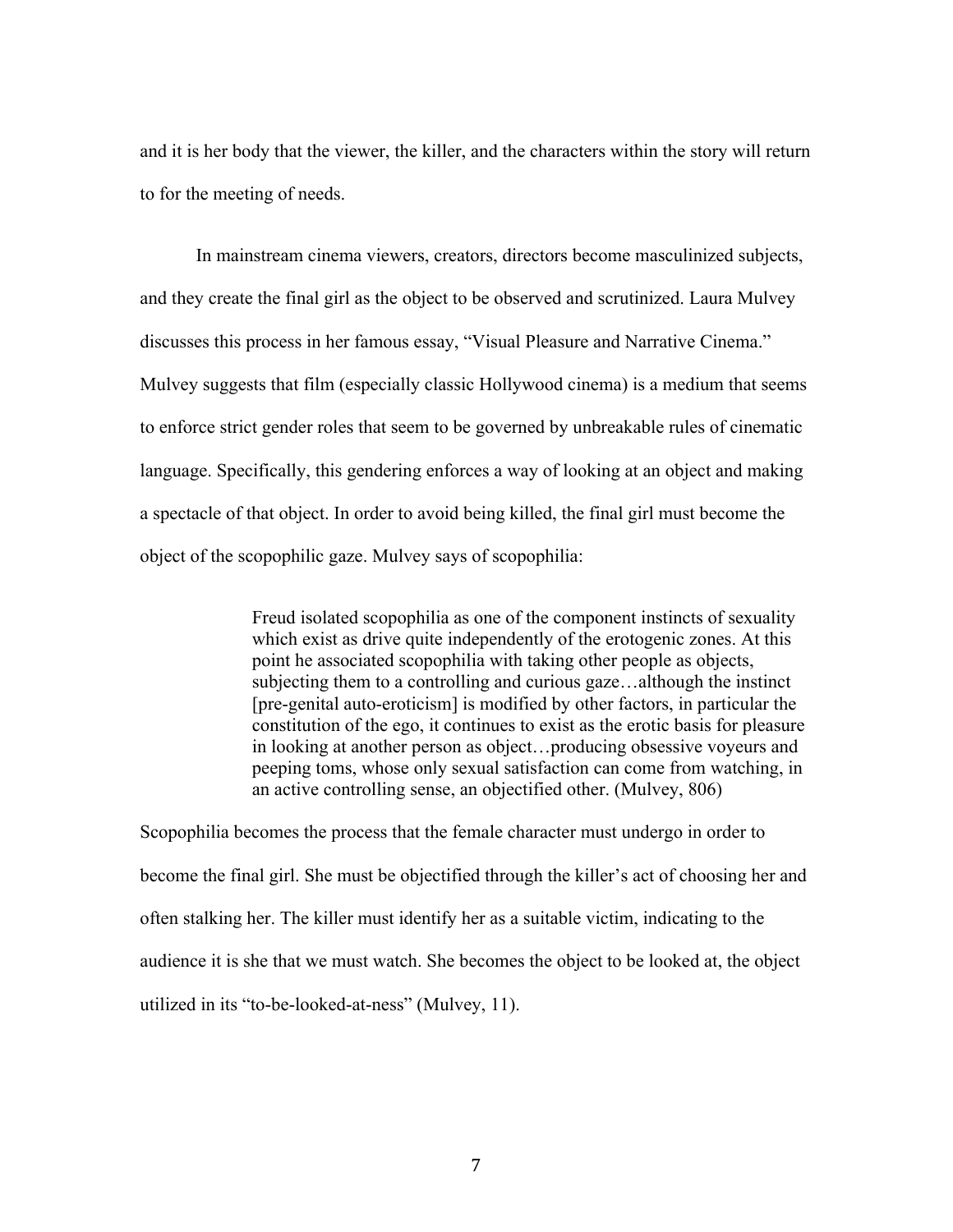In a chapter from her book, *Powers of Horror*, Julia Kristeva mentions "suffering as the place of the subject…the initial fleeting grasp: 'suffering,' 'fear,' ultimate words sighting the crest where sense topples over into the senses, the 'intimate' into 'nerves'" (Kristeva, 141). Kristeva draws the link between the suffering of the victim and the place in which it must happen. For the final girl, this place is her own body. There is a strict boundary regarding this place of suffering – it is not something we have physical access to. Kristeva feels this separation is significant – that we create and enforce this separation to maintain the boundaries between person and victim. One way we do this is through the ritual of defilement. The ritual itself represents the in-between. When our final girl goes from normative teenaged girl to the site of violence, that space of transition is where she undergoes this ritual. As she becomes the site of violence, her body shows evidence of defilement. Often, our final girl will be covered in blood and wounds, and she will not look untouched as she did in the beginning of the film. She will become a victim, this place we will continue to visit and use.

In *Space, Place, and Gender*, Doreen Massey echoes Kristeva's sentiments, when she suggests that there is a certain sense of suffering that is specific to place. For Massey, this suffering relates heavily to the feeling of being objectified by the male gaze. She begins by describing an experience in which she watched as people looked at a portrait of a naked woman and her response was to feel objectified. She says:

This was a 'space' that clearly let me know something, and something ignominious, about what culture thought my place was in society…the only point I want to make is that space and place, spaces and places, and our sense of them…are gendered through and through. Moreover they are gendered in a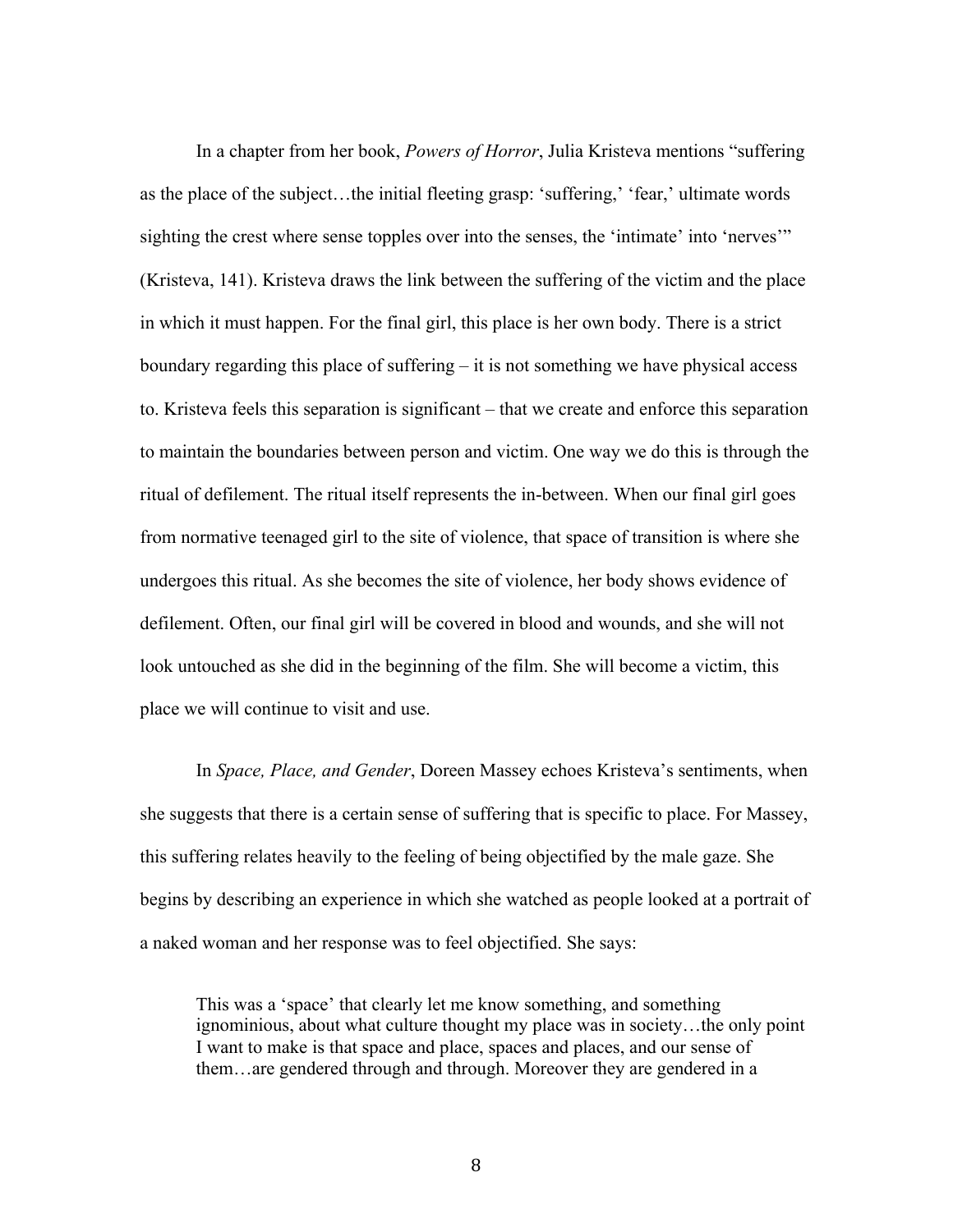myriad of different ways, which vary between cultures and over time. And this gendering of space and place both reflects *and has effects back on* the ways in which gender is constructed and understood in the societies in which we live. (Massey).

The female body in horror film becomes indeed a terrain steeped in suffering, a battlefield. It is the remembrance of the female body in horror films that bridges the gap between cinema, television, and reality. It is the recognition of the female body as an inhabitable and usable place that continues to necessitate the need and the consumption of this filmic phenomenon.

Horror films have been utilizing bodies since their origins. Specifically, they have been utilizing them, "gendering" space and place, to echo Massey, with regard to the female body since Polanski's *Rosemary's Baby*. In fact, as we watch horror films, we approach them with certain expectations, especially when considering what kind of horror film it is. If it is a film that relies on a stalker, like Freddy or Jason or Michael, we are going to expect to see a final girl and we will expect to see her fight and get hurt and ultimately win, though struggling to do so. We will expect the killer to be male and will expect him to sexualize (through torture) the final girl in order to begin the truly horrific segments of the film. These expectations are ethically problematic, yet because the horror genre has been so gendered in an almost institutional sense, they are not surprising.

In order to have a survivor, to have a final girl, we must have the thing she survives from. Tuan says this of space and place:

> "Space" is more abstract than "place." What begins as undifferentiated space becomes place as we get to know it better and endow it with value….the ideas "space" and "place" require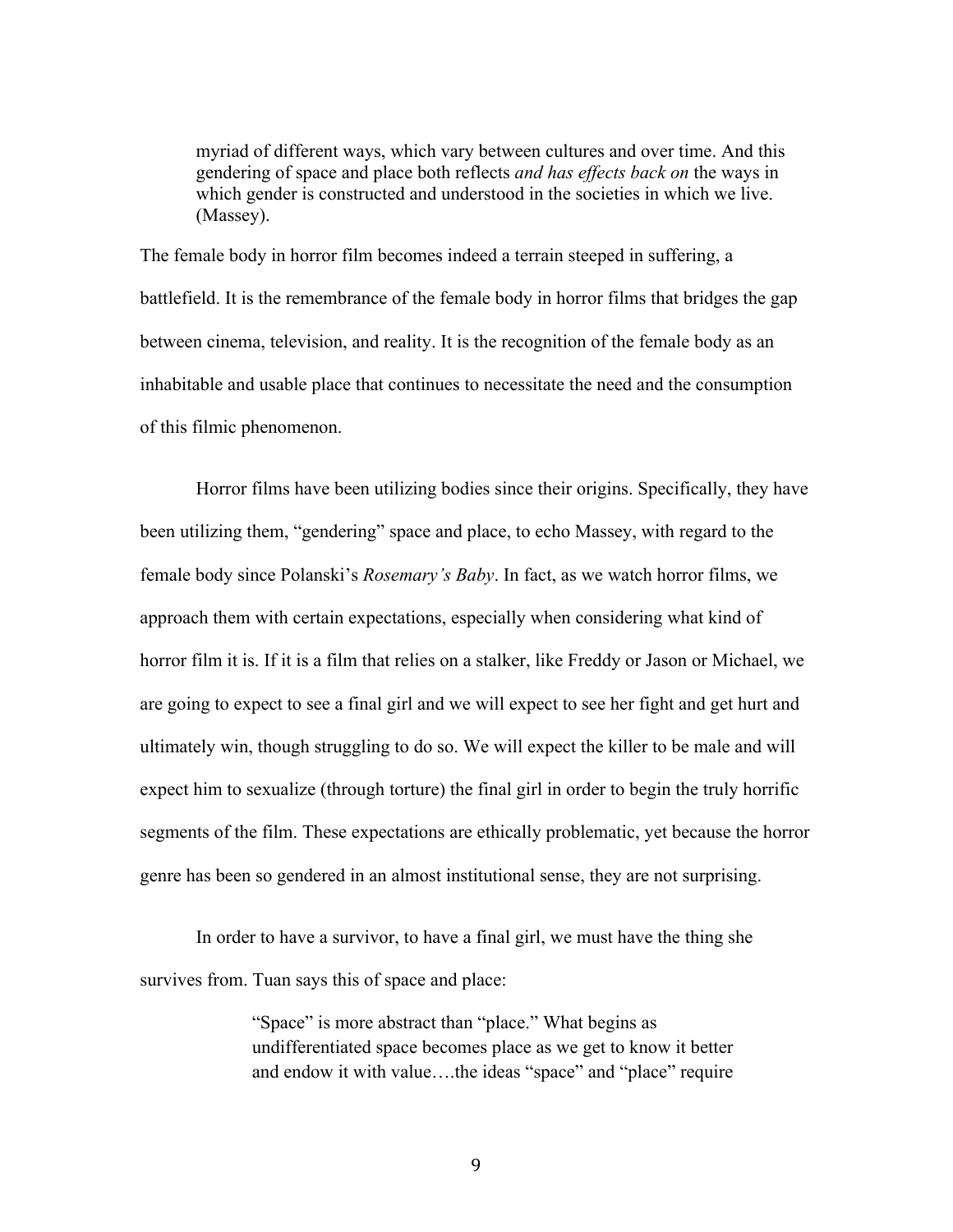each other for definition. From the security and stability of place we are aware of the openness, freedom, and threat of space, and vice versa. (Tuan, 6)

When we call the final girl place, we are then also defining the space around her. The final girl is the film's heroine – she is up against another force. This force is our killer (a curse, a madman, a cult). The horror genre defines so easily what a final girl should look, act, and think like. Time and again, we see the genre configuring the final girl as a normative teenaged woman. Yet, the genre is less willing to define what or who the killer is. The killer becomes our abstract space, and just as the final girl can only be called so because of the killer, the killer can only come into existence through the final girl.

The final girl navigates the range of agency between a person able to be attacked and a person able to fight. While the final girl transitions from helpless victim into powerful fighter, we as viewers, creators, and directors of the film become implicated in a problematic phenomenon – we use the body of the final girl as a receptacle for our fears or our anxieties. We put these fears onto her, making her bear the weight and responsibility of quelling them. We know that she will survive, as it is her function within the film to do so; therefore, we attempt to play out our anxieties on a body that will live.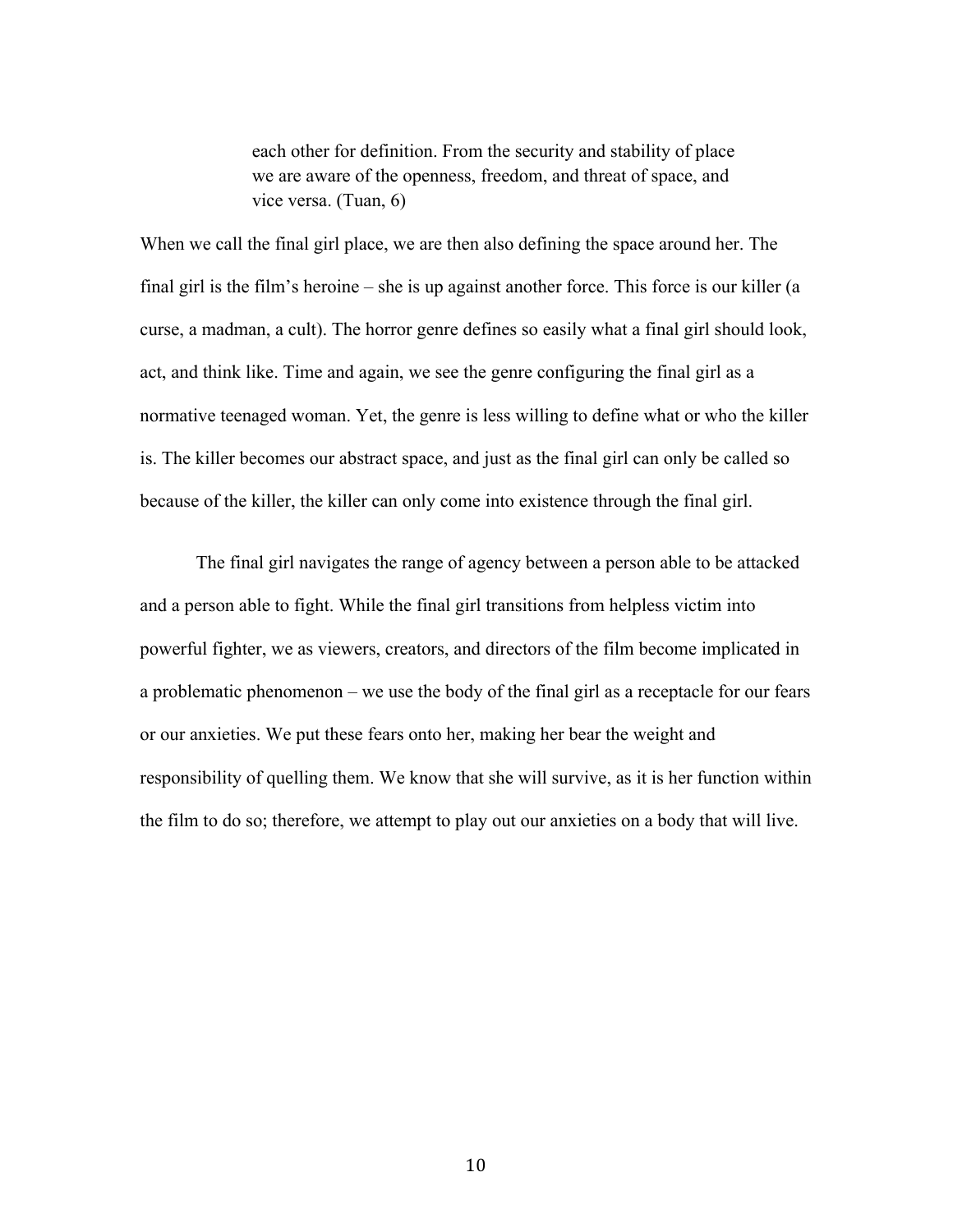#### III. The Beginning: Rosemary as the Original Place

Roman Polanski's 1968 horror staple, *Rosemary's Baby*, becomes our canonical mother text. It becomes one of the first films in which we see a very vivid link, both metaphorically and literally, between the female body and horror. Rosemary (Mia Farrow) becomes the genre's original place, her transformation initiated by a horrific rape, thus catalyzing the streak of deception, paranoia, and ultimately the destruction of Rosemary's body that follows. Though in different ways, many final girls fit the mold that *Rosemary's Baby* created. *Rosemary's Baby* seems to capitalize on the participation of the audience through their viewership. With much of the film taking place inside Rosemary's home, Polanski builds a powerful sense of claustrophobia, making viewers feel just as stuck as the titular character. When Rosemary first enters the apartment that will become her home, she sees a slip of paper with the statement, "I can no longer associate myself," written on it. $<sup>1</sup>$  The film plays on this mysterious statement, as what</sup> follows is a series of events in which Rosemary becomes disassociated from herself, becoming a place available for our use and consumption.

The title of Polanski's film speaks of the specific definition of place assigned to Rosemary. When we think of motherhood, we often associate it with the image of pregnancy. We think about the mother's body being used as shelter and sustenance for her growing child. Tuan suggests, " 'body' immediately calls to mind an object rather than an animated and animating being. The body is an 'it,' and it is in space or takes up

 $1 (0.04:19)$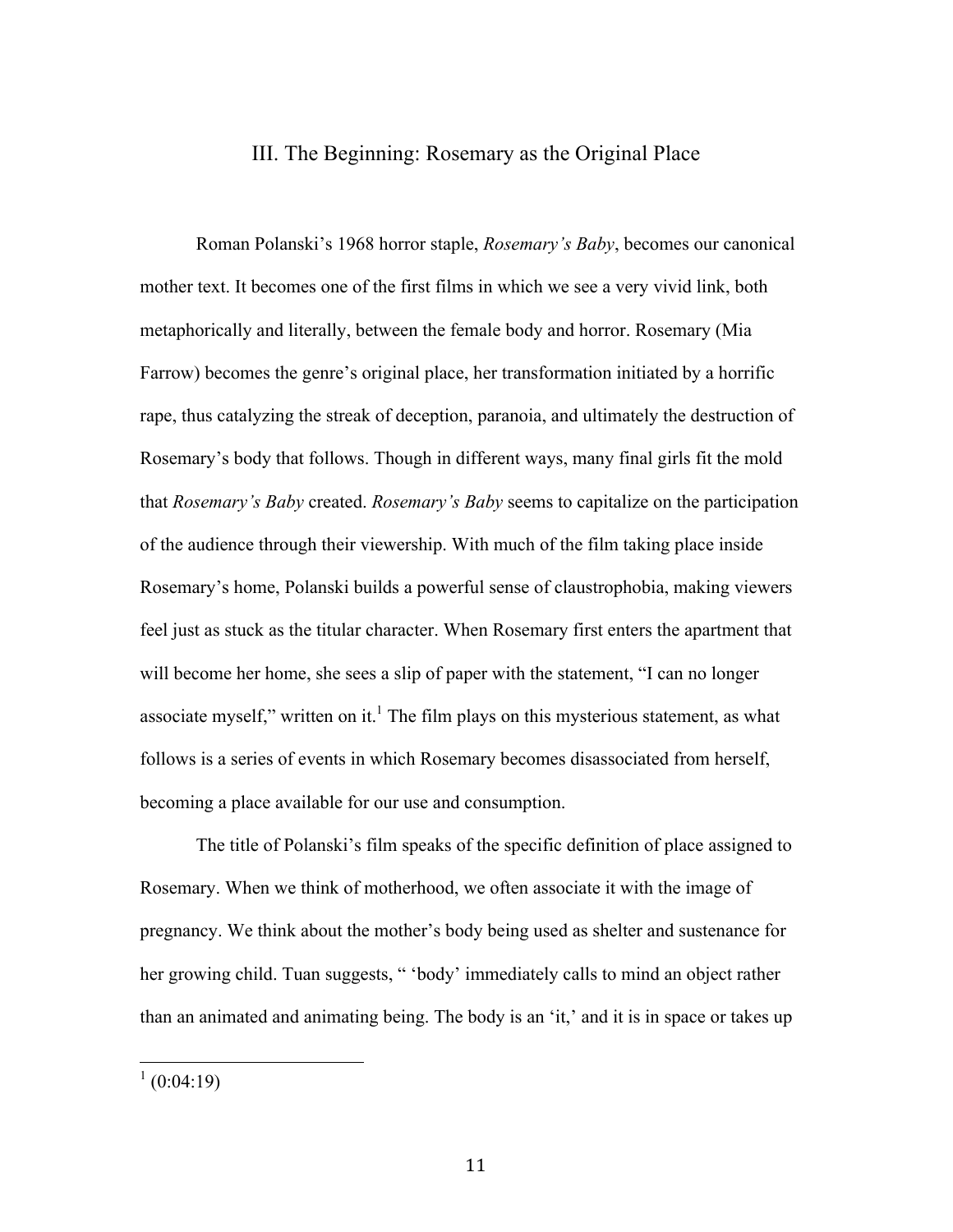space." (Tuan, 34) By associating the title of the film with the body of the titular character, we subconsciously begin objectifying Rosemary, marking her as a place to be used rather than as a human being.

If the body takes up space, then the body must be a place. Place becomes something that defines space. Tuan touches on the desirability of place – that we endow place with value and feel secure and stable with place (Tuan, 60). This is part of the reason Rosemary works so well as a place. She is kind and sweet, making it easy to sympathize with her. We feel comfortable with her. As Rosemary becomes more maternal, she becomes a stand-in for our own mothers. We feel comfortable unloading our troubles or anxieties onto Rosemary, and will continue to do so for the remainder of the film. Rosemary is a place that exists inside of another place. Though her apartment is a space defined by Rosemary, the apartment is also a place within the apartment building. These encasings, like the set of Chinese boxes, these distances from the outside world, pull us closer into Rosemary.

Throughout the film, Rosemary's apartment is the space in which a large majority of the narrative takes place. Because the apartment is space, Rosemary and Guy (John Cassavetes) are places within that space. Guy (Rosemary's husband) is at work or out of the apartment for the majority of the film. We see Rosemary defining the space as she begins to design and remodel the apartment based on her own standards and tastes. In the beginning of the film every time Rosemary is on screen, she is brightly dressed, often the brightest presence in focus. She starkly stands out from the dark apartment she moves in to. Yet, when she starts making changes, the apartment becomes brighter and Rosemary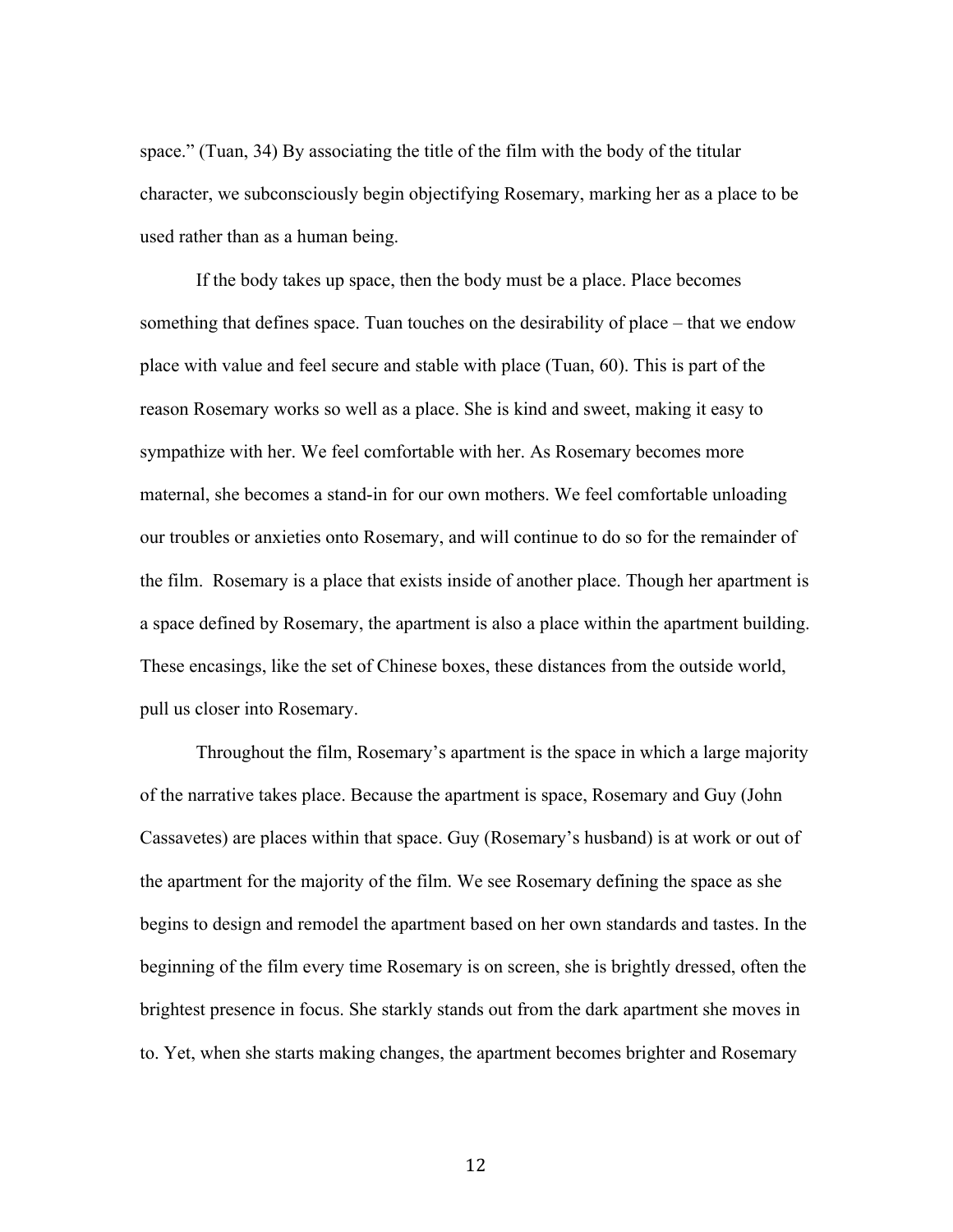herself, especially following her rape and her pregnancy, becomes darker. Here, visually, the film illustrates how she is lending herself to define space, to be swallowed whole by her space, allowing herself to fully become place.

When the film shows Rosemary redecorating, she is often the tiniest object in view, as the camera allows the apartment to take up most of the shot. The walls are painted white, and the carpet and furniture are brightly colored. Rosemary is lending the characteristics that up until then have defined her presence on screen to her home. This makes the viewer a little more comfortable, as Rosemary is seen as a calming character, one that we feel comfortable around. Yet, after Rosemary is raped, we see a stark change in her characterization. Rosemary is visited by her friend Hutch (Maurice Evans), and upon seeing her, Hutch seems horrified by her appearance.<sup>2</sup> Rosemary attempts to explain his response as a reaction to her new haircut, yet Hutch clarifies. The camera focuses on their faces, and we see Hutch looking horrified and concerned, looking over Rosemary. Hutch continues to explain that he is concerned about her appearance. The camera focuses on Rosemary and for the first time, we can see that she looks sick. Her cheekbones are sticking out and her skin looks sallow. She looks dangerously thin. She is dressed in dark clothing, and as we see her against the bright white walls, she is highly visible. Rosemary has given all of herself to her apartment, her very essence smattered on the walls, leaving nothing left for herself. In Irigaray's lecture, she discusses the idea that women must be emptied out, removed of their individuality and the things that make

 $^{2}$  (1:01:42)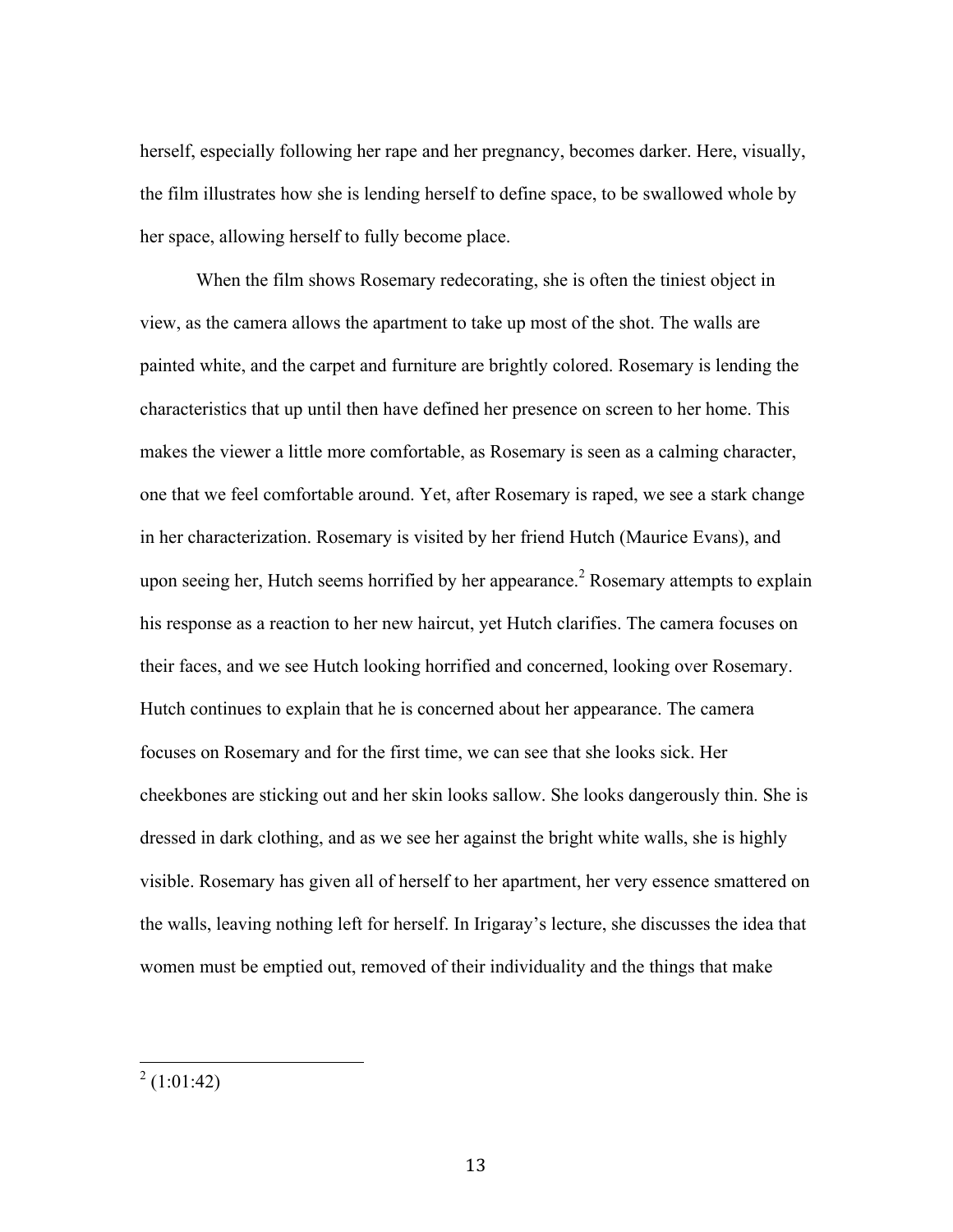them a separate person, to become a mother and wife. With Rosemary and her apartment, we are seeing this transaction take place on screen.

If we are to follow Tuan's definition of place, as a location in which needs are met, then the night Rosemary is raped (fulfilling the biological need for sex) defines her as place. After being drugged by the Castevets (Ruth Gordon, Sidney Blackmer), Rosemary starts to hallucinate. However, what we see is a combination of the events taking place in the apartment and some snippets of Rosemary's dream.<sup>3</sup> When Rosemary walks into the room where she will later be raped, we are seeing things as she sees them. We are sutured into the scene. Her eyes are ours. Yet, when she steps into the room, our point of view is suddenly repositioned to that of a cult member. We partake in making Rosemary and her body a spectacle, fulfilling the needs for procreation for the cult members, Satan, and indirectly for the viewer.

Using a close shot, the camera focuses in on Rosemary's face, awake but unaware, then pans along her body as a cult member paints symbols on her skin. The camera continues to employ the close-up shot, keeping our focus on Rosemary and her body. When the Devil begins to rape Rosemary, we then see the use of the follow shot, as the camera tracks the movement of the demon's hands as they move across Rosemary. We again assume the point of view of Rosemary as she looks into the Devil's eyes. Only then does she realize that what happened to her was no dream, as she exclaims, "this is no dream! This is really happening." Someone covers her face with a pillow, seemingly sending Rosemary back into her hallucinations. The entire scene is dark, only barely lit;

 $3(0:42:01 - 0:48:20)$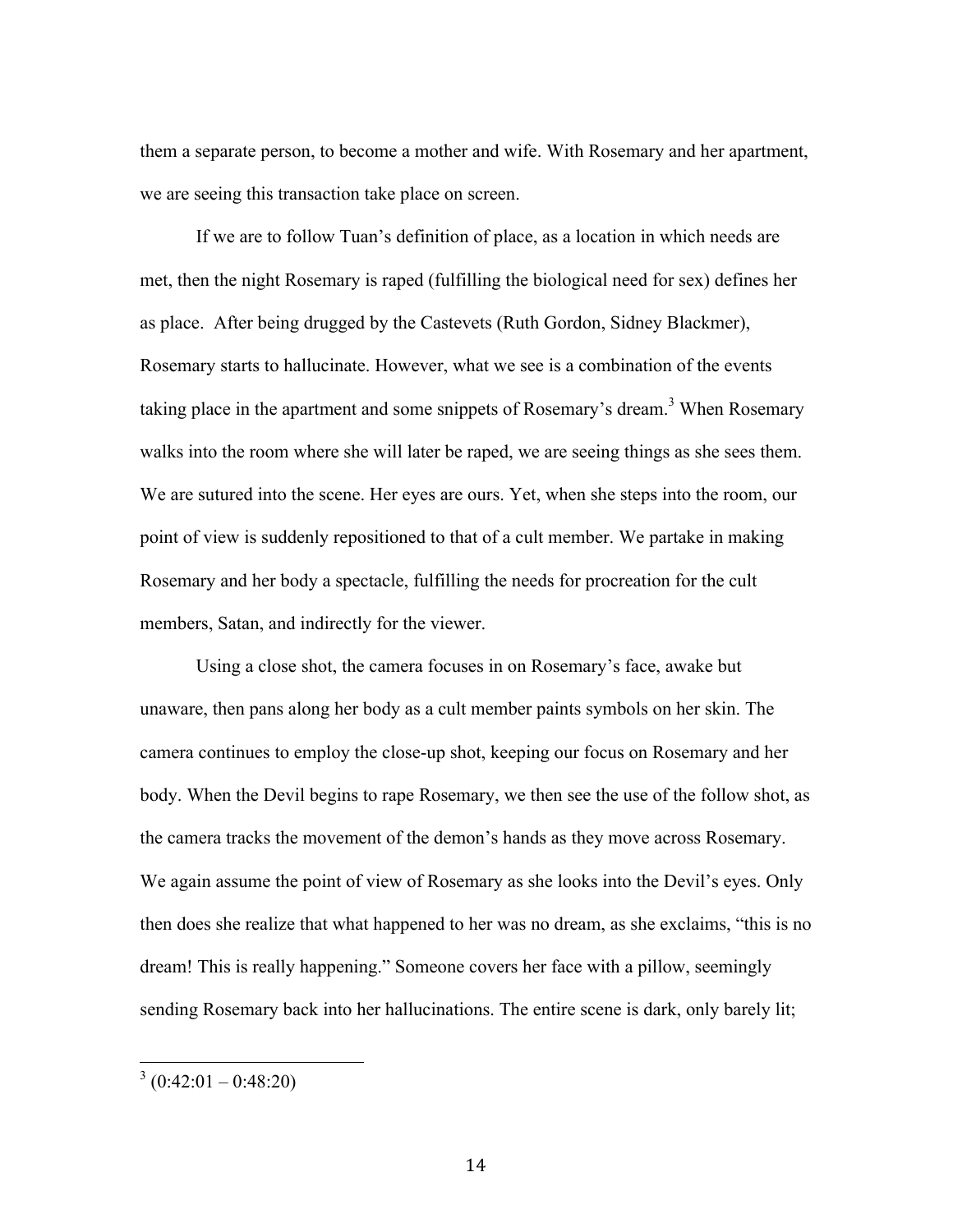this limits what is available to be seen by the viewer. This makes the scene feel very confusing and disorienting, once again suturing the viewer (coded as masculine) into Rosemary's position, allowing him to inhabit her.

Rosemary and her body fulfill the need for procreation for a multitude of people. Literally, the Devil uses her in this regard, making her body a home for his child. Rosemary also fulfills the need for procreation for the cult, as her body is the only way that their ritual can be complete. Because of her rape, Rosemary physically holds the fears of the cult, Guy, and those who are watching the film. The cult community was in dire need of a female body to use, as one can assume that Terry (the woman living with the Castevets at the beginning of the film) committed suicide in order to escape their practices. By using Rosemary's body, they are completing their ritual and adhering to their principles. Guy spends much of his time throughout the film critiquing his own acting skills, barely getting parts. Continually looked over in auditions, Guy seems pressed to have his big break within the acting world. By giving his wife's body to the cult, Guy is promised career success (the viewer sees evidence of this before Rosemary's rape even takes place). The use of Rosemary's body through rape becomes the only way Guy can get what he wants. Therefore, by agreeing to work with the Castevets, he hands these fears to Rosemary to hold on to, as they are no longer his problem. Viewers partake in the use of her body as well. America, a largely Christian society, operates on the fears of the non-normative, especially in regards to religion. Polanski is using aspects of satanic rituals in the depiction of Rosemary's rape, making her body a symbol of the nonnormative. Viewers can watch as the effects of this rape continually defile Rosemary's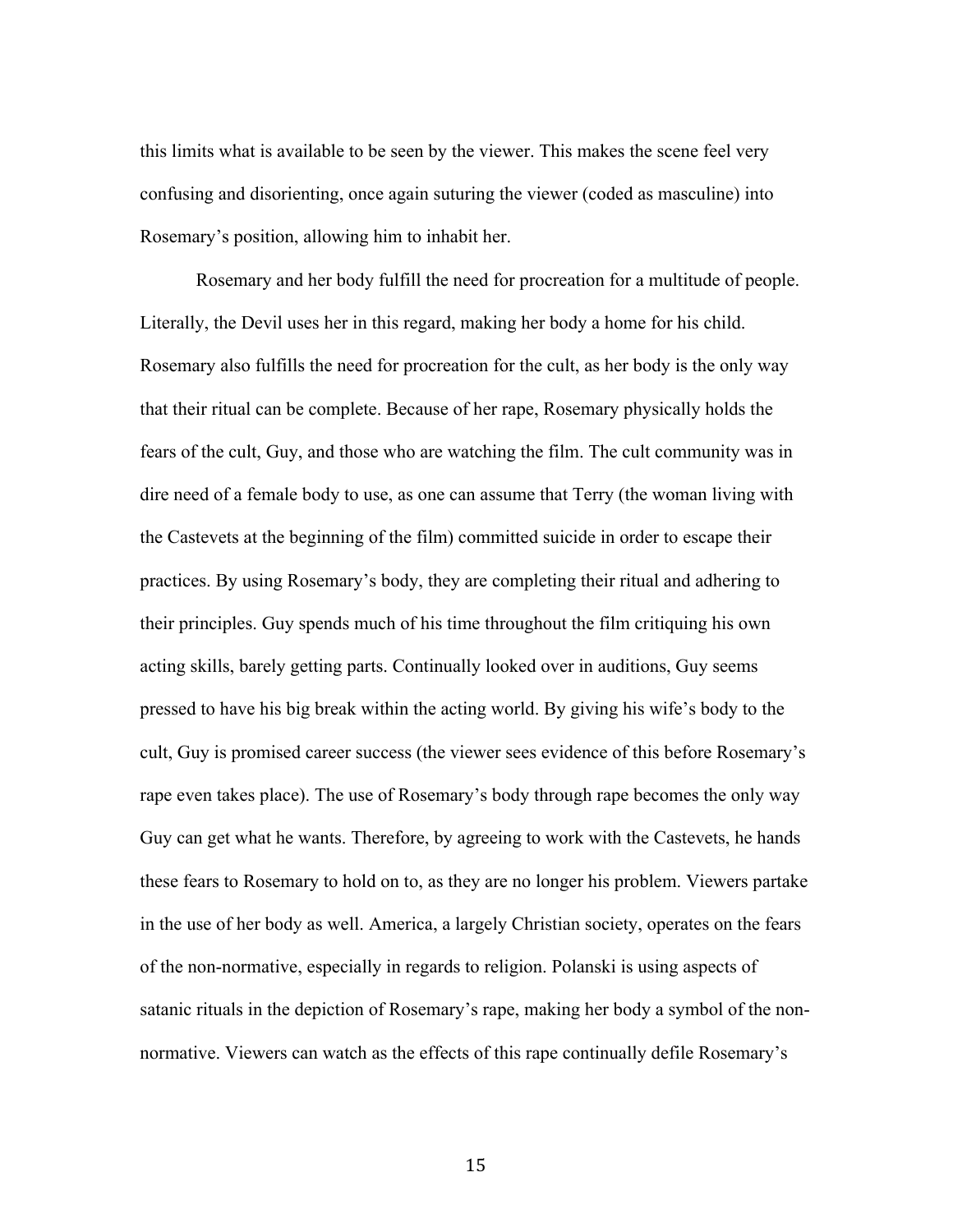body. By watching this happen to her, they can experience the repercussions from a safe distance, where they will remain unharmed.

Harkening back to an earlier description of Rosemary as maternal, one of the final shots of the film implies that not only is Rosemary an actual mother now, but she is the only possible mother. After Rosemary discovers that she has given birth to Satan's child, she becomes visibly upset and finds a chair to sit in. Roman, the leader of this cult and the one who told Rosemary who the real father of her child is, comes over to her. He talks to her as if he is attempting to comfort her, yet he actually is attempting to get her to be involved with the baby's life. The camera focuses in on Rosemary and Mr. Castevet, filling the screen with their faces, giving the viewer no room for distractions. The angle of the camera makes it appear as if Roman is towering over Rosemary, implying that he is in the position of power. Rosemary remains quiet as Roman says to her:

ROMAN: Why don't you help us out, Rosemary? Be a real mother to Adrian. You don't have to join if you don't want to, just be a mother to your baby. Minnie and Laura Louise are too old – it's not right. Think about it, Rosemary.<sup>4</sup>

Roman seems to be calling Rosemary to action, telling her that she is the only person who can actually care for Adrian, that she is the only rightful mother. Following this, Roman stands up and walks away, leaving distressed Rosemary calling out to God through her tears. One woman tells her to shut up, but is hushed by another woman who says, "You shut up! Rosemary's his mother. You show some respect!"<sup>5</sup>

 $4(2:11:35 - 2:11:57)$ 

 $\frac{5}{(2:12:16)}$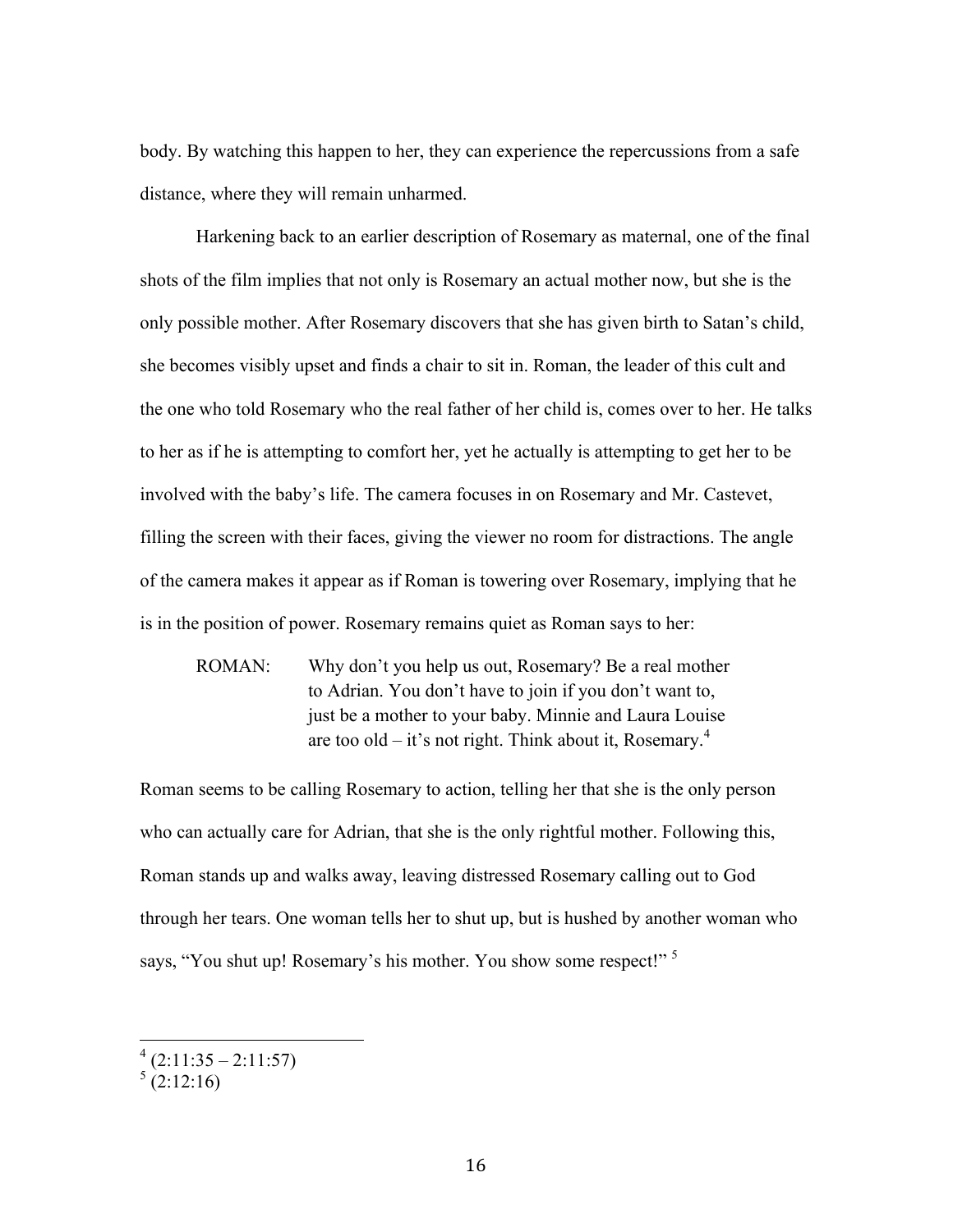Though these characters were more than willing to utilize Rosemary's body as the physical home for Satan's child, they now seem to respect her. It is her body that provides the nourishment for the child (the cult had been getting breast milk from her to give to the child), and they seem to respect and admire her abilities as a mother. Again, we see Rosemary become a place that has fulfilled the need for procreation, thus securing her position as mother -- a place that has provided shelter and nourishment for her child. The cult becomes a sort of bastardized child in this regard. Rosemary's ability to care for the thing they care about makes her important to them, and the fact that she can provide that service for them puts them at ease. In a sense, she gives them rest, for if she cares for the child, they no longer have to worry.

Rosemary seems to be respected then, as her position of place earns her adoration from the majority of the cult. Just as she began the film as a comforting character, she ends the film much the same. Rosemary makes the choice to care for Adrian, comforting her child. Yet, her choice to be an involved mother comforts the audience, too. It serves as visual proof that Rosemary is okay, and that any fear we have ascribed to her didn't hurt her. Rosemary's function as mother provided sustenance for her child, thus fulfilling the cult's desire for a mother and their collective need for procreation. In a myriad of ways, Rosemary acts as a stand-in for the final girl in the horror genre. She provides a mold that many will follow, and her story defines how horror genre will continue to use the female body as place. *Rosemary's Baby* seems to take Tuan's definition, that place is a location in which the needs for sustenance, rest, and shelter are met, and apply it to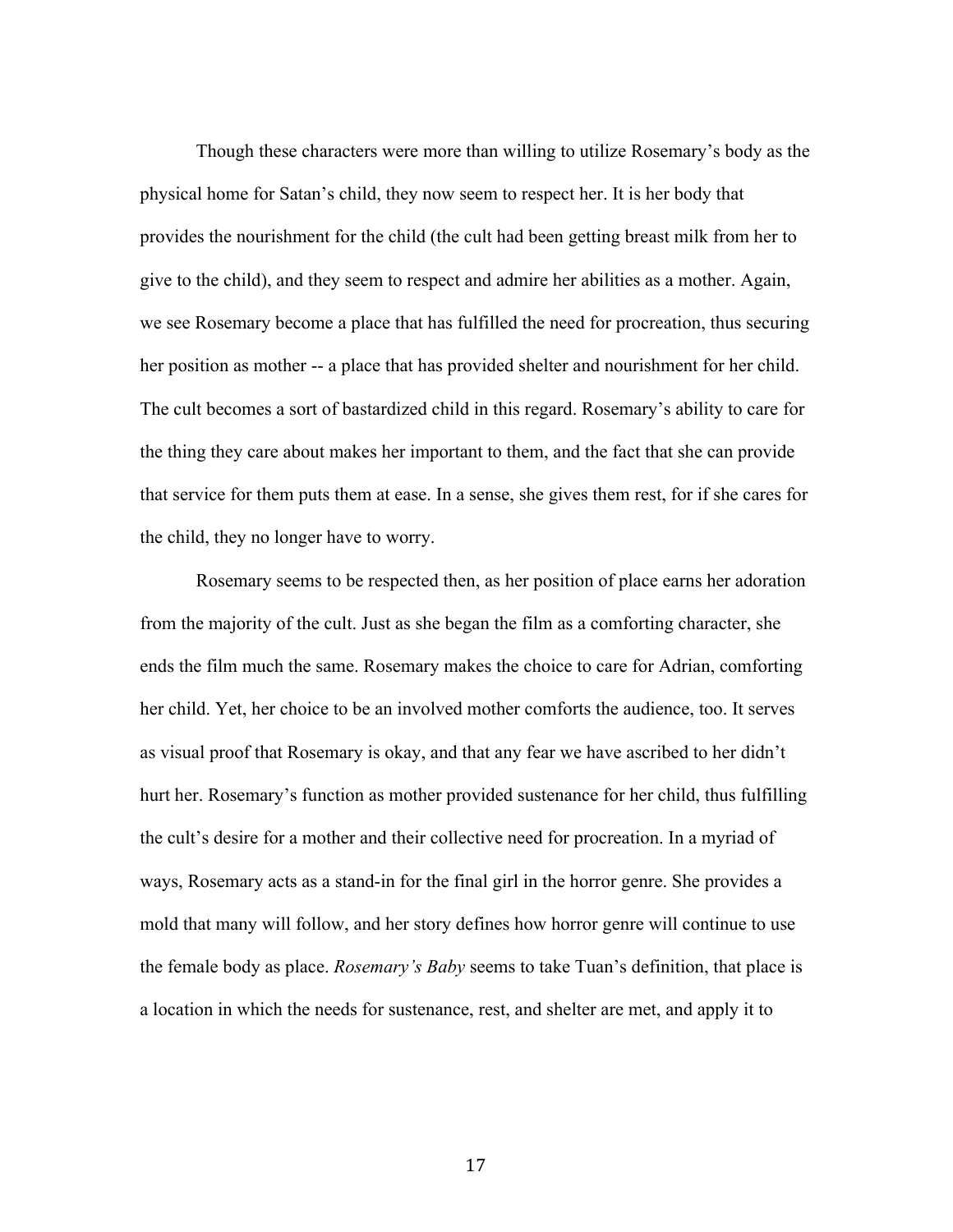Rosemary Woodhouse in every possible way. While she is reflective of place in many regards, the final girls that follow her seem to only utilize specific parts of the definition.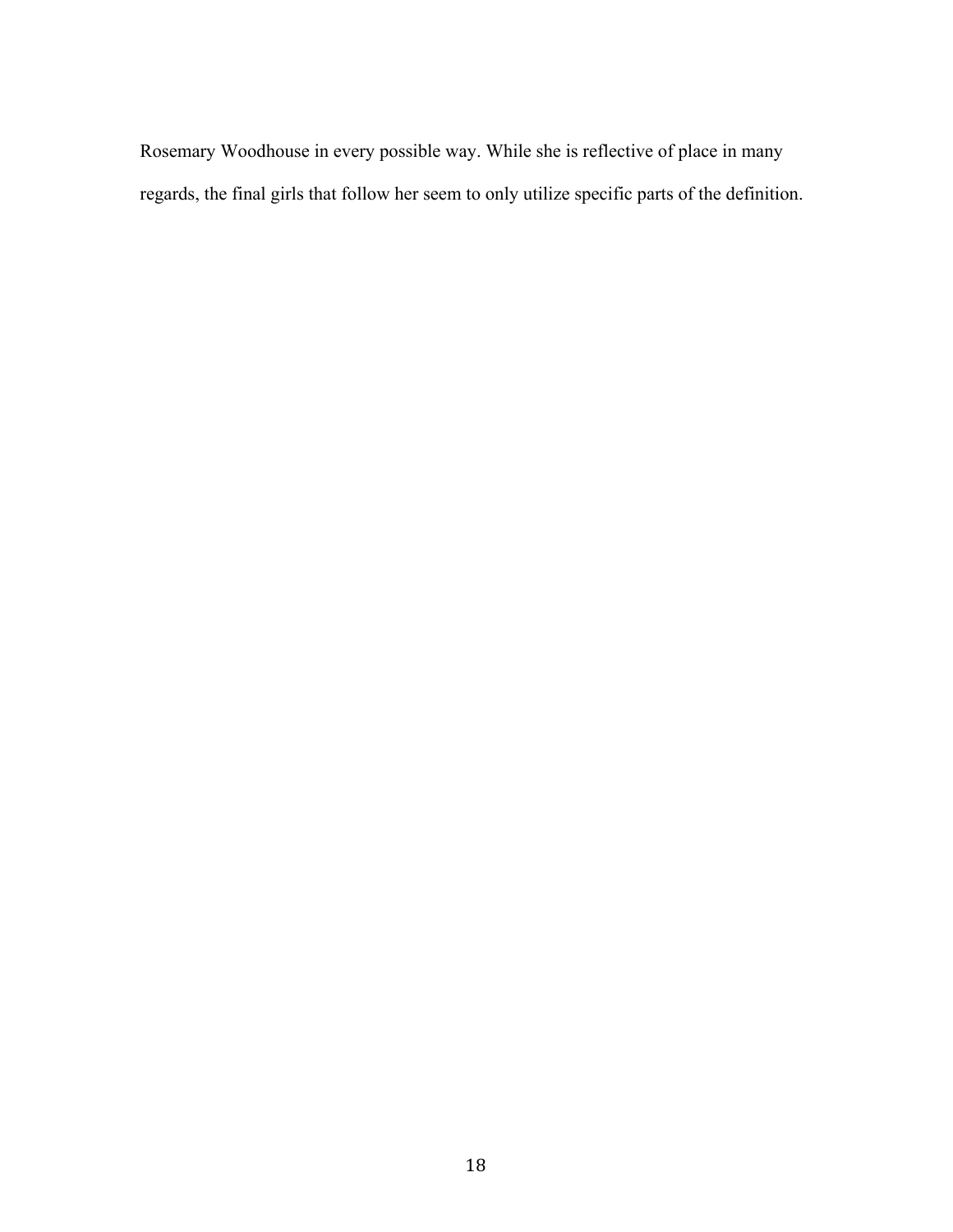#### IV. Bridging the Gap

Horror films between 1968 and 2014 are not as explicit in their use of the female body. The final girls in between Rosemary and Jay are presented as less physical and more symbolic. Ten years after *Rosemary's Baby*, we are introduced to one of the most well known final girls – Laurie Strode (Jamie Lee Curtis), the heroine of John Carpenter's *Halloween (1978).* For the first time, teenage girls can see themselves on the screen, making the average night spent babysitting a potentially horrific experience. Additionally, women who are older can remember these moments from their own history, and parents of teenaged daughters now have another thing to worry about. Wes Craven's 1984 masterpiece, *A Nightmare on Elm Street,* again gives us a look into the life of an average teenaged girl, Nancy (Heather Langenkamp), before subverting it and turning her peaceful world into a hellish nightmare. Again, this makes terror available to a wider audience, the parents of teenaged girls, the siblings of teenaged girls, and teenaged girls themselves. However, with Nancy, that audience gets even wider, as anyone who has had a nightmare or worries about what happens when you fall asleep can relate to the film. Wes Craven's heroines often have more agency than other final girls. This is especially true with Sidney Prescott (Neve Campbell) from *Scream* (Dir. Wes Craven, 1996). *Scream* capitalizes on its meta nature, referring back to horror conventions by introducing Randy's (Jamie Kennedy) rules about surviving a horror film. One of these rules happens to be avoiding sex, and this is introduced along side shots of Sidney breaking that very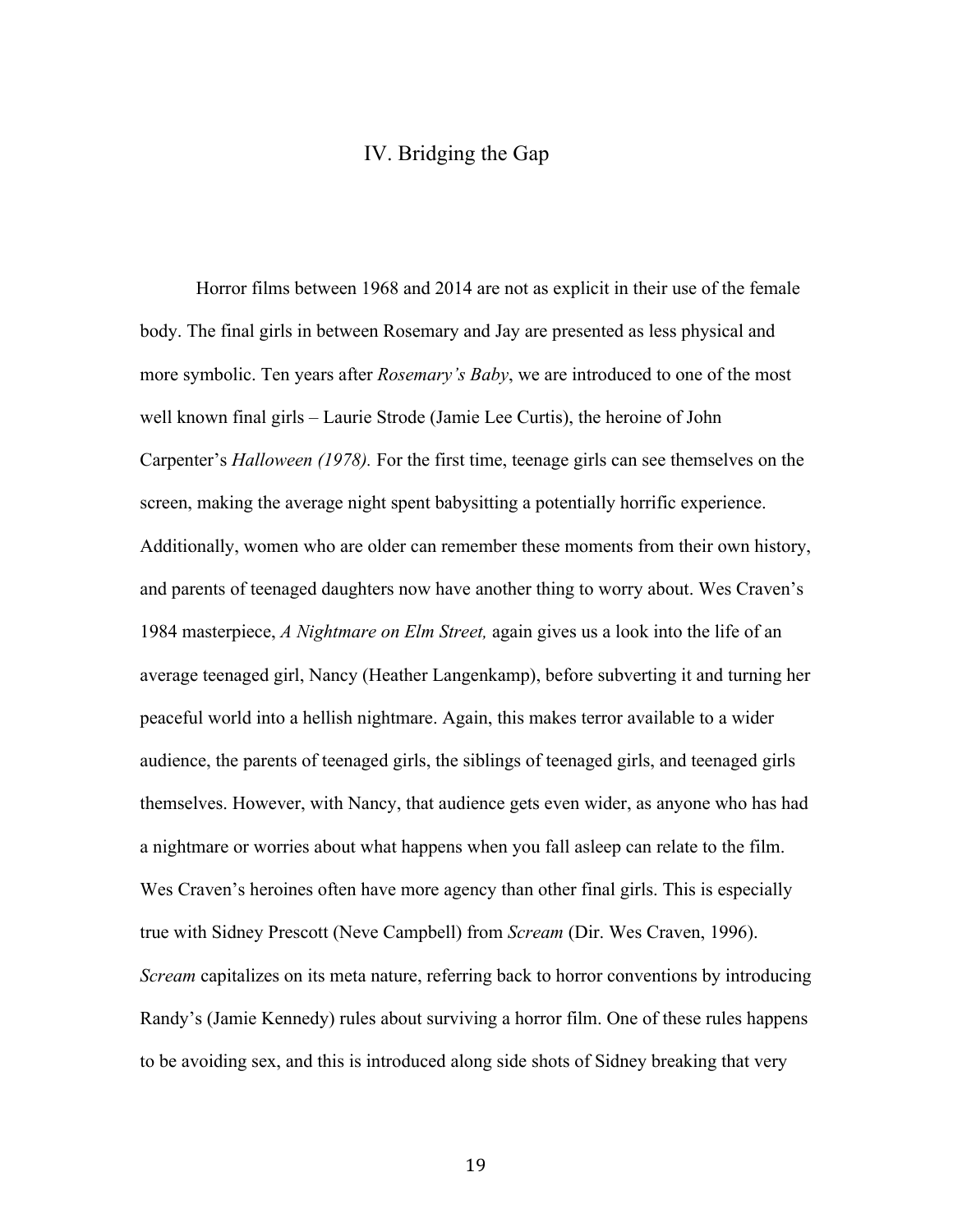rule. Sidney differentiates herself from those that came before her by breaking the rules and fighting back, surviving the film. Instead of being killed for her cinematic sin, Sidney turns the knife around on the killers and ends up killing them both.

These characters, among others, bridge the gap between Polanski's and Mitchell's films. I find it very interesting that these films, while still highlighting the female body through torture and torment, don't ground the story within it. This implies that the female body is utilized in many ways, some more physical than others. While Nancy and Laurie seem to move away from the physical use, Sidney's character signals the return to it, almost in preparation for a character like Jay. Sidney is a very modern and relatable character, even twenty years after she is first introduced to cinematic audiences, and it seems as if her character lends some of her agency to Jay in *It Follows.* It is Sidney and Jay's portrayal of highly relatable college-aged women that makes the border between film and reality thin. With these identifiable characters the horror genre both models and reflects on the acts of violence directed against women in our society.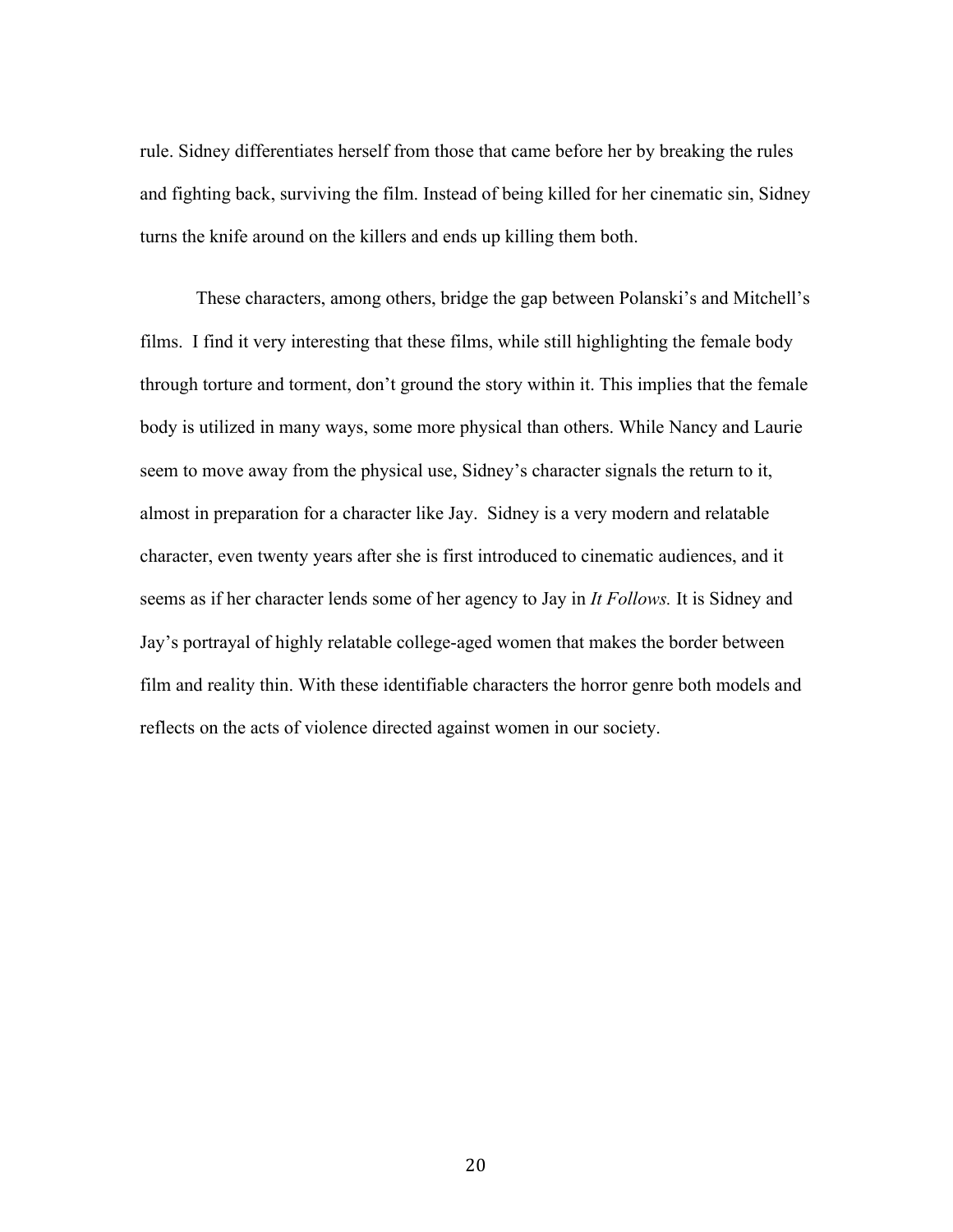#### V. A Return to The Female Body in Focus through *It Follows*

*It Follows,* a 2015 film by David Robert Mitchell, echoes Polanski's *Rosemary's Baby* in a myriad of ways. Jay's body*,* much like the body of Rosemary Woodhouse, will fulfill the necessary criteria Tuan sets forth in his theory of place. *It Follows* revisits some of the classic horror genre tropes introduced in *Rosemary's Baby*. The setting of the film is disorienting – the viewer is never certain about season or location, though we know Jay (Maika Monroe) lives near Detroit. Much like Polanski who sutured the viewer into Rosemary's place through the claustrophobic mise-en-scène, Mitchell exploits the elusiveness surrounding his plot details to equalize, in some regards, Jay and the viewer. As Jay begins to interact with the curse, she is confused and does not know how to react. The viewer only knows what she knows. Therefore, Mitchell's choice to combine ambiguous setting with a plot that does not give much away leaves the viewer just as confused as the final girl. Like Rosemary, Jay is a comforting presence. She is normative and does not seem dangerous. We feel comfortable with her, with sympathizing with her, with interacting with her. Like Rosemary, Jay becomes a stand-in mother figure for the characters in the film and the viewer. Her story, much like Rosemary's, begins with rape, emptying out of her body so that she may become place. Unlike Rosemary, Jay's body will show no signs of this emptying out, no physical or visible indicators that she is a place. Tuan seems to account for this instance. He suggests, "many places, profoundly significant to particular individuals and groups, have little visual prominence. They are known viscerally, as it were, and not through the discerning eye or mind" (Tuan, 162).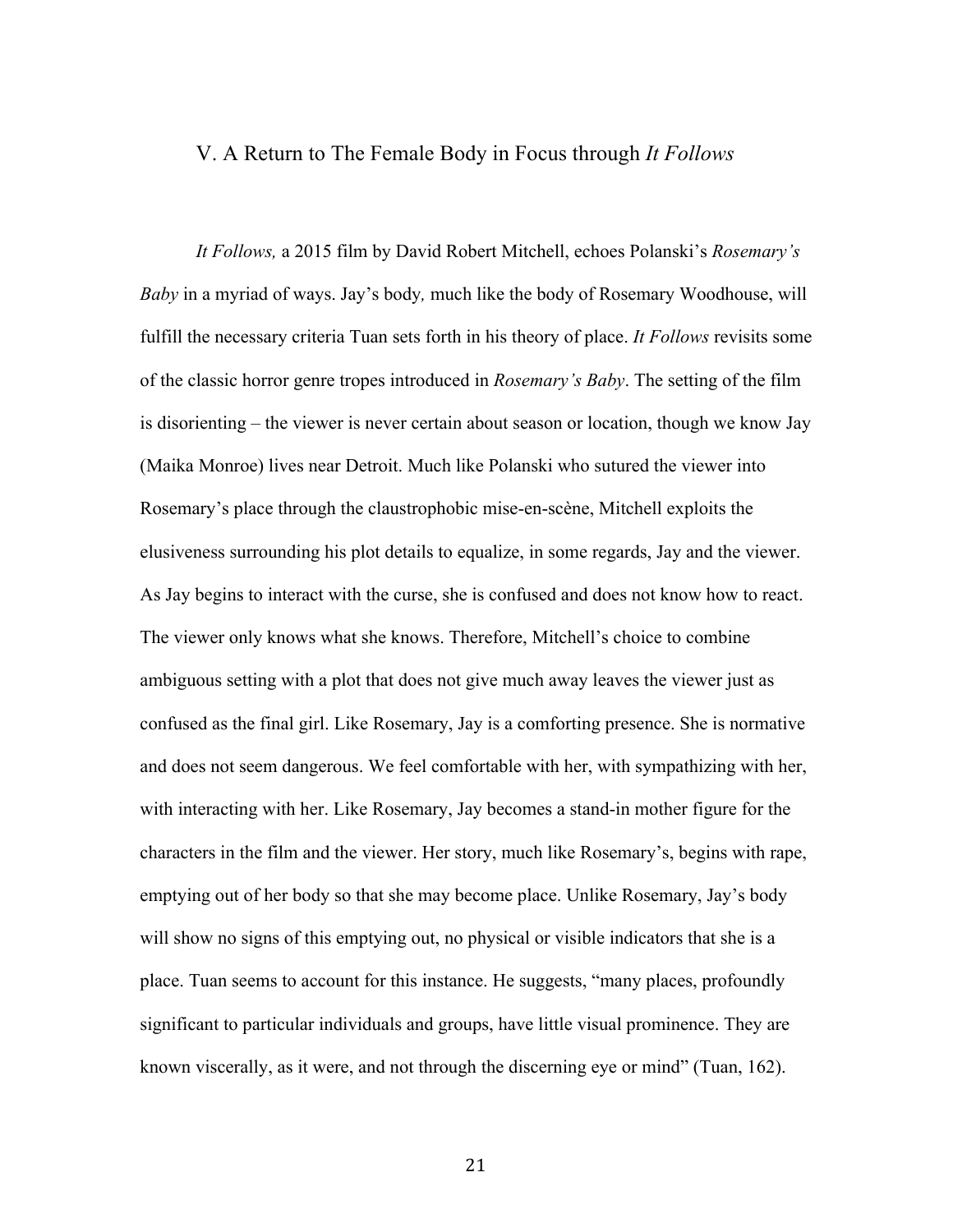While Jay is not a traditional mother, her role as maternal place is just as significant as Rosemary's.

Unbeknownst to both the viewer and Jay, Hugh (Jake Weary) is the current target for It and must have sex to pass it on. Jay believes this sex to be without consequences. She makes herself place by fulfilling her and Hugh's need for sex. However, though their sex is consensual, the repercussions and consequences are not, as the effects of this sexual encounter will continue to manifest. Hugh explains to Jay how the curse works:

HUGH: This thing…It's gonna follow you. Somebody gave it to me. I passed it to you…back in the car. It can look like people you know…or it can be a stranger in a crowd…whatever helps it get close to you. Sometimes I think it looks like people you love just to hurt you…scare you…make fun of you. You can get rid of it. Sleep with someone else as soon as you can. Just pass it on. If it gets you, it'll come after me...vou understand? <sup>6</sup>

Unlike Rosemary, Jay must continue to make herself place if she wants to survive. She must fulfill the need for sex in order to pass on the curse, diverting It's attention from her. Jay has provided for Hugh a place in which he can transfer his fears and his problems – this place just happens to be her body. In a subverted way, Hugh has impregnated Jay, making her the mother in *It Follows*. In order to protect her friends, Jay must hold on to the curse, fighting it off when necessary, but doing everything in her power to avoid passing it on. As Irigaray suggests, Jay has given up the "singularity of her desire," (wanting to keep herself safe), and has made the choice to protect everyone else. She is in

 $^{6}$  (0:19:00-0:21:00)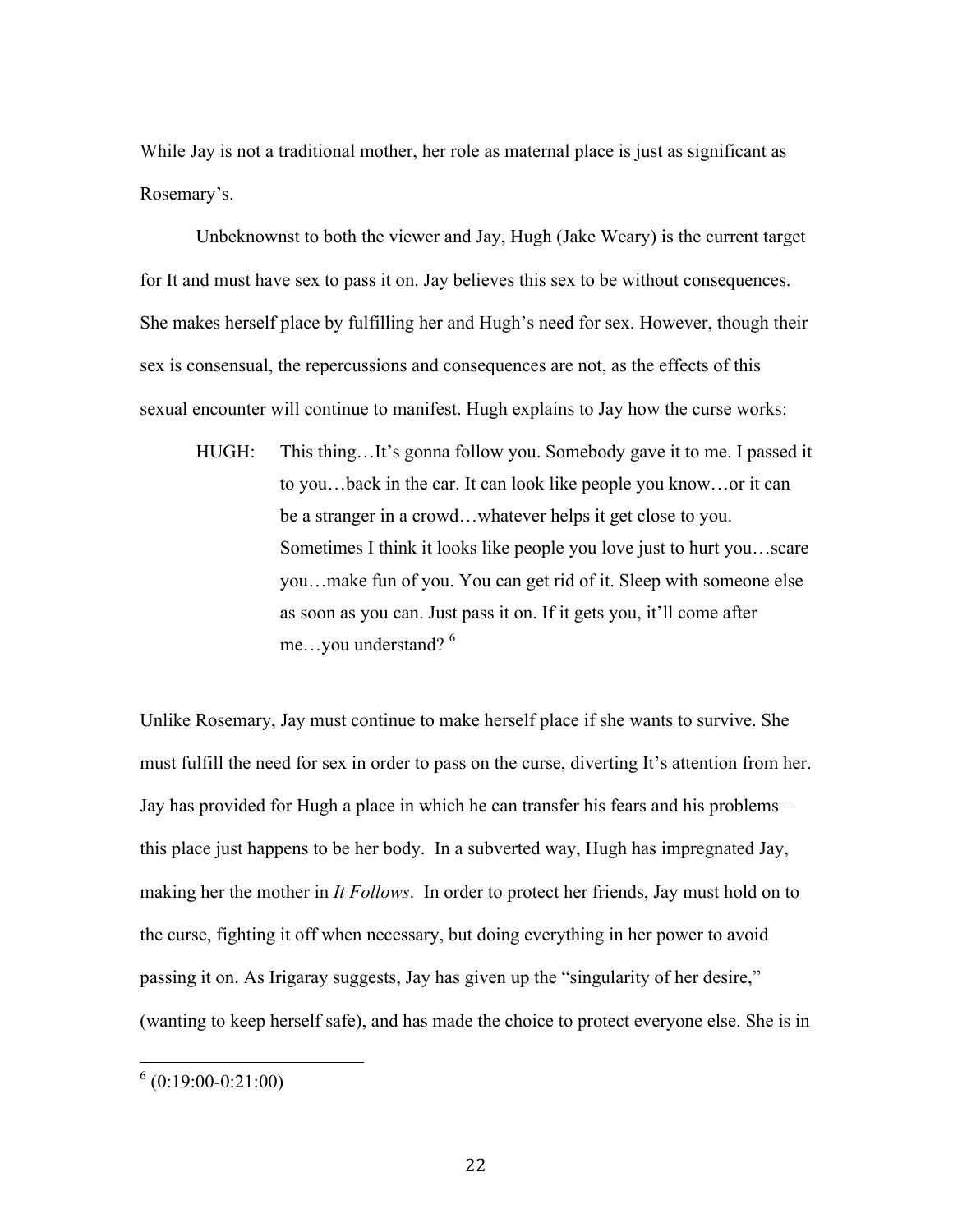immediate danger, alone in this endeavor, because she refuses to cause harm to another character. She becomes the proper mother in the film, as her own mother is largely absent from the narrative.

However, as the film continues and It gets harder and harder to evade, Jay must make herself place again. As she continues to fight off It, she enlists the help of her neighbor, Greg (Daniel Zovatto). As they develop feelings for each other, and his desire to help her grows, he agrees to have sex with her so that she is no longer the target. Interestingly enough, here we see Jay becoming place for herself. She is fulfilling the need for sex to both distance the curse and protect herself. After getting into an accident in an attempt to get away from It, Jay wakes up in the hospital. <sup>7</sup>She seems confused and disoriented. She looks around at her friends. The camera zooms in and focuses on Greg sleeping in a corner. The camera continues to zoom in toward him as his eyes open. He looks into the camera, making eye contact with Jay, and the screen cuts to a view of the hospital from outside. The camera focuses in on the windows of the hospital, giving the viewer snapshots of different moments taking place. This is interesting, as it seems to imply that everything taking place is normal, that there is nothing supernatural at play. The camera gets to Jay's window as we see Greg climbing into bed with her, removing his clothes in the process. The screen then cuts to a close up of Jay and Greg's faces. Jay looks almost relieved for a moment, but as she looks away from the camera and then around the room, it is obvious she is uncomfortable. She looks back in the direction of the camera, becoming more and more disinterested with what is happening.

 $7(1:03:00 - 1:06:30)$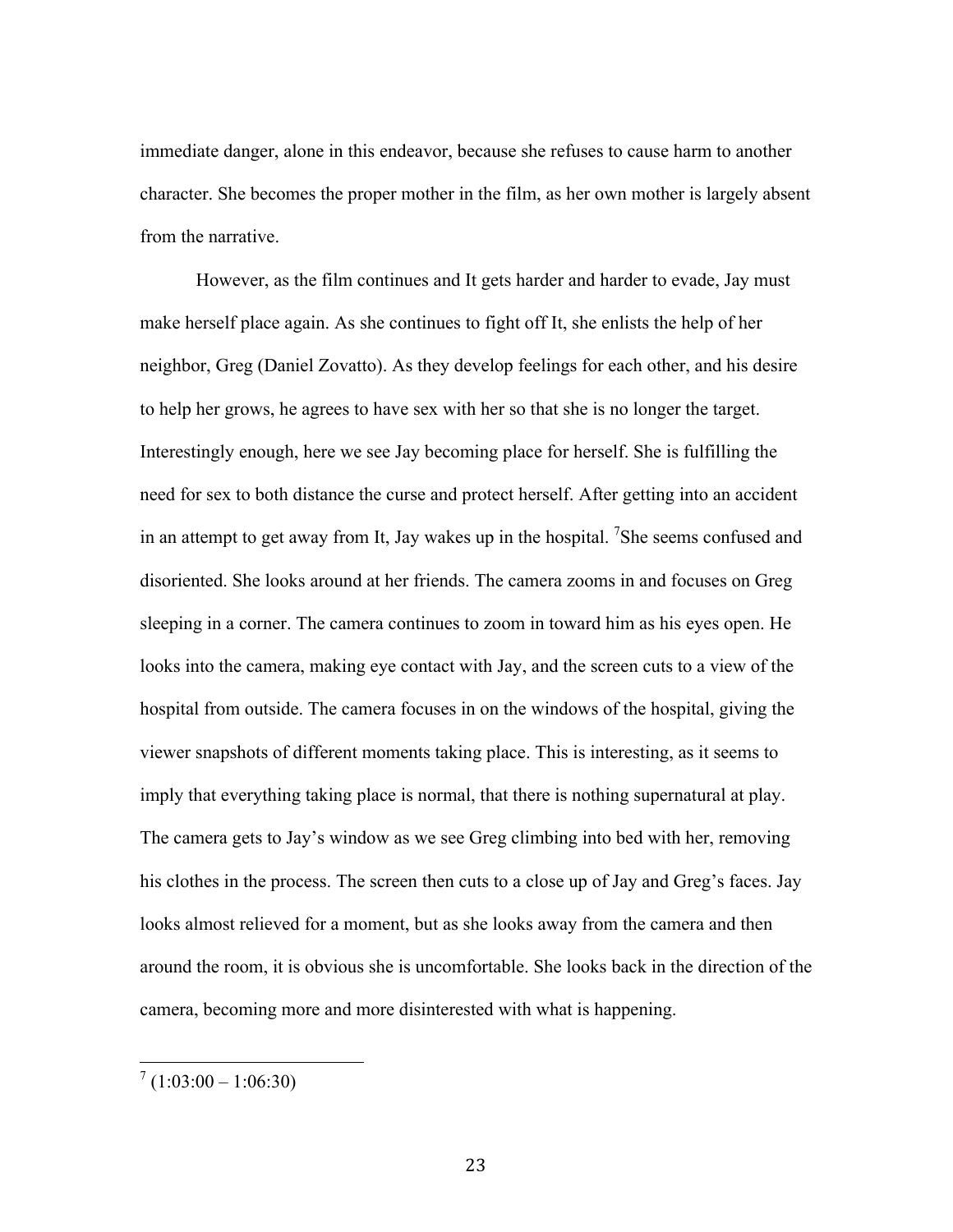At first, Jay seems to agree, thinking that sharing the curse with someone would help her better manage It. In the first part of the scene, her face as she engages Greg is obscured, and it looks as if they both seem to be enjoying sex. However, as the camera enters the room and we can see Jay's face in greater detail, it becomes obvious that this was a desperate attempt at self-protection. Jay has fulfilled the need for sex and rest using her own body. Unlike final girls that come before her, Jay is the first to use her own body knowingly and willingly. Jay's self interest is intriguing. It is difficult to discern whether her seeming disinterest is because she feels bad for involving Greg or if she is actually disinterested and is in fact using Greg in order to feel better. Regardless, Jay's choice to protect herself by potentially hurting another is new for final girls. Often final girl characters protect themselves, but rarely at the expense of another.

This is not the only time that Jay will try to protect herself in such a manner. Toward the end of the film, Jay and her friend Paul (Keir Gilchrist) have sex. Paul revealed to Jay that he has feelings for her and that he wants to help her fight It. The camera looks up at Jay from Paul's point of view, as she is straddling him on the couch. It then pans away, and we see Paul shake his head, indicating that he understands what will happen to him but that Jay should continue. The basement is dark, and the lighting illuminates the two of them, making the viewer remained focused as the gravity of Paul's choice sets in. The camera stays with them for a few moments, then moves away and focuses on the window above their heads. The camera seems to be asking for us to wait, to see if It will show up for Paul so soon. After some time, we return to Paul and Jay after the act. They have a short conversation: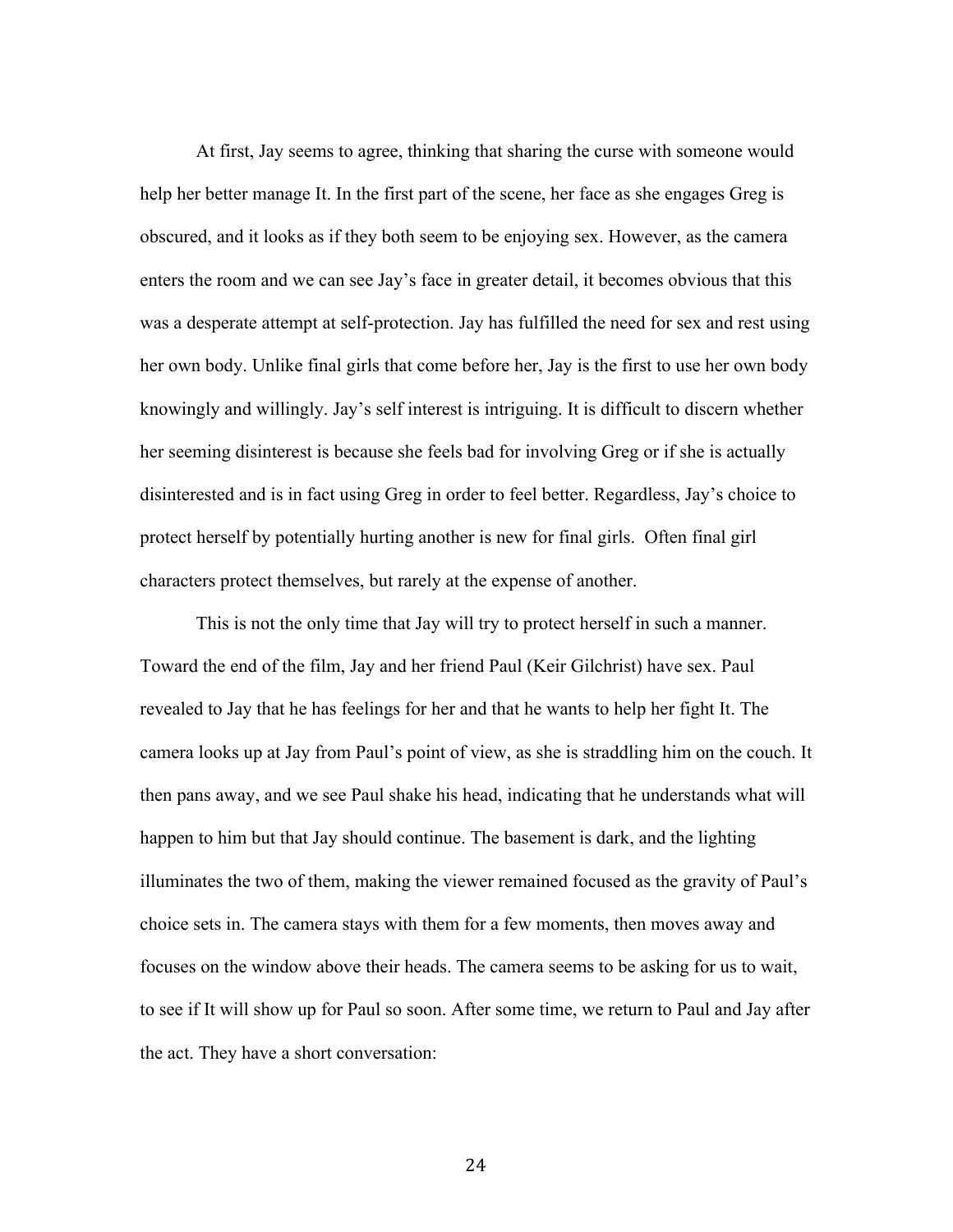PAUL: Do you feel any different?

The camera moves from Paul's face and focuses on Jay. Jay shakes her head no.

JAY: Do you?

The camera focuses again on Paul.

PAUL: No.<sup>8</sup>

It is then that we understand what Paul has sacrificed for Jay. Jay wonders if Paul feels any different because this was his first time having sex, and with doing so he has accepted a deadly curse. Again, it feels as if Jay has done this to protect herself, while also allowing Paul to care for her the way he desired to. She has fulfilled both her and Paul's need for sex again, while also allowing both herself and Paul to rest in some regard, another staple of place for Tuan.

In one of the most horrifying and unsettling scenes from the film, Jay must fight It as it materializes as her father. We learn through very subtle clues that he is deceased. Jay, her sister, and their friends decide that they must kill It. In order to do so, they plan to lure It into a pool and throw electronics into it, hoping to electrocute It. The camera cuts between shots of Jay in the pool, her friends sitting around it, and views of the building and hallways leading toward the pool. As the shots get more monotonous, and the tension seems to stabilize, we almost beg It to appear. We want to see what will happen with Jay when she purposefully interacts with the curse. As they all are standing around the pool, placing electronic devices (televisions, irons, toasters) around the edge,

 $8(1:32:38 - 1:33:07)$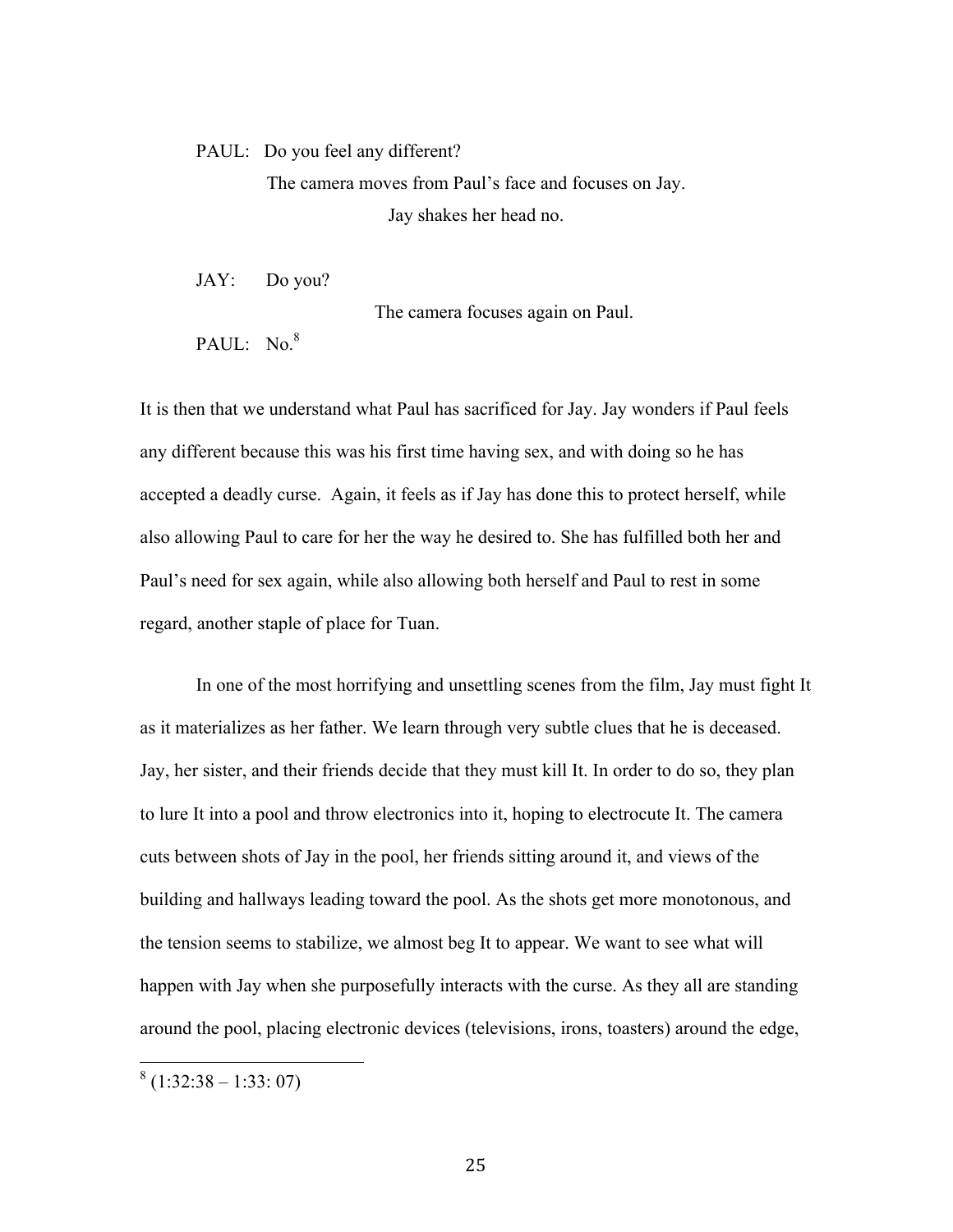Jay sees It. At first, It is unseen to the viewer. Jay gasps and points in the direction of It. Her sister asks her what she sees, and Jay says, "I don't want to tell you."<sup>9</sup> The camera shows us It, but never close enough to see who It really is. It starts throwing electronics into the pool, hoping electrocute Jay (her intended plan for It). Only then, after the tension has started growing again, do we see It's face. We recognize that It is Jay's father. The camera focuses on his face as he continues to stare at her. By choosing not to reveal who It was, Jay is protecting the image of her father that her sister holds. By not naming it, by refusing to say that It is her father, Jay seems to be protecting her own and her sister's memories of her father. Here, we are revisiting Jay as a mother figure. Tuan says of babies, "movement beyond the immediate vicinity of the mother or outside of the crib entails risks [within space] with which the baby is not prepared to cope" (Tuan, 23). When Jay refuses to ruin their memories of their father, Jay is refusing to relinquish her place as mother. She is refusing to cause pain to other characters (helping her sister avoid associating her father with evil), nurturing them throughout her own experience of horror. She is refusing to interact with space, staying firmly as place. Tuan says that children understand place as "a focus of value, of nurture and support…the mother is the child's primary place" (Tuan, 29). More than Rosemary, Jay operates as this place of nurture and support, as her role throughout the entire film is to nurture and protect those around her and herself.

*It Follows* takes what films like *Rosemary's Baby* do and both builds on them and rejects them. Rosemary is a literal mother, in that she spends the entire film pregnant,

 $9(1:26:35)$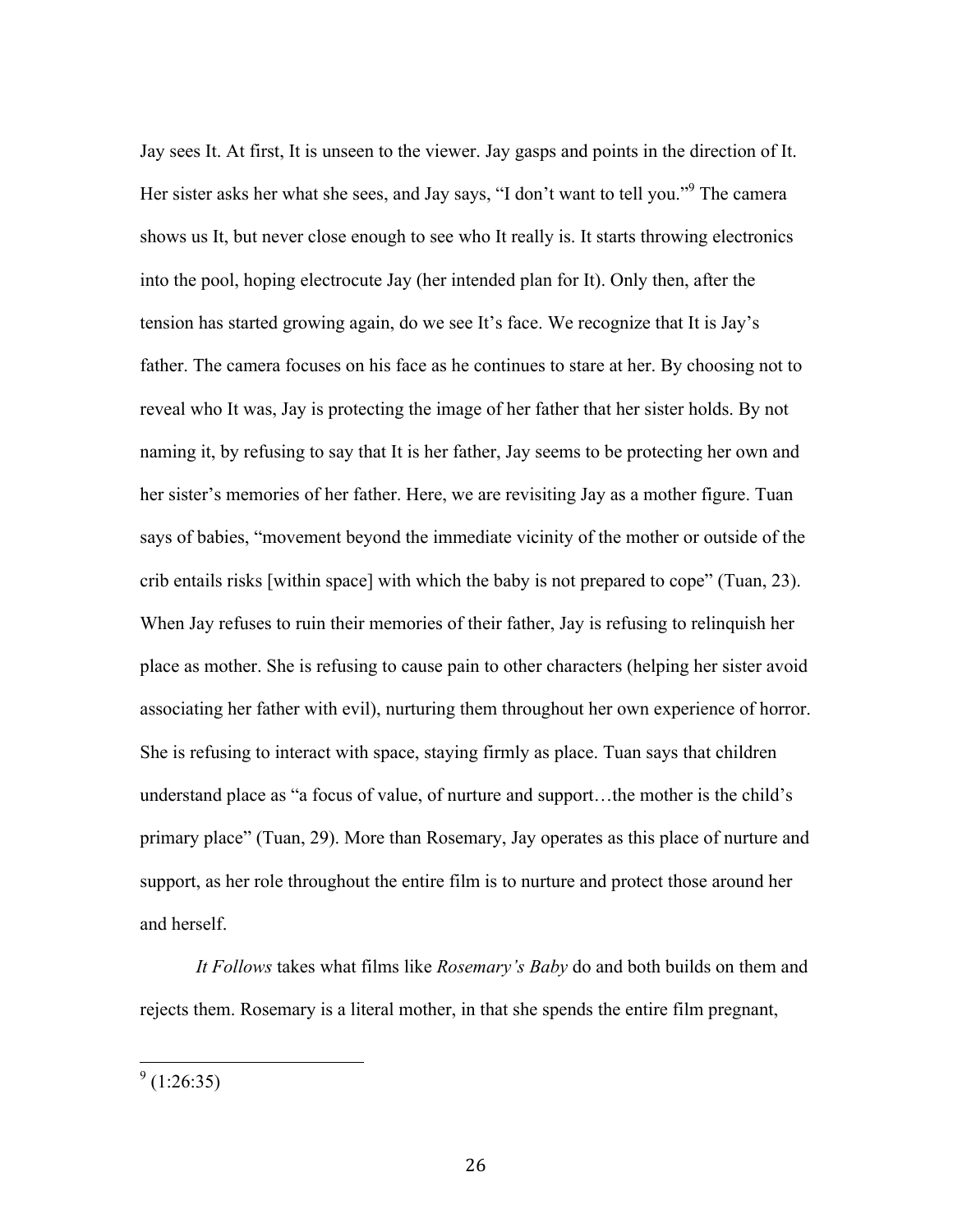caring for a demonic fetus who after its birth will require her body to remain alive. Jay takes motherhood and experiences it metaphorically. Throughout the entire film, we see both men and women turn to Jay in this regard. Hugh, Greg, and Paul turn to Jay for sex. In all three cases, Jay has provided for them relief of some kind. She takes from Hugh the pressure of the curse, making herself the target unknowingly. She becomes pregnant with this curse, a successful attempt at sex. For Greg and Paul, the desire to help Jay seems to outweigh the potential consequences of any sexual interaction. She provides for them temporary relief, as both misguidedly believe they can help and protect her. In both circumstances, Jay gives birth to new mutations of the curse. As a subversive mother, Jay is taking care of them, nurturing them and supporting them. In some way, we see her be more of a proper mother than Rosemary, as we see Jay physically interact with her "children" outside of the womb. Interestingly enough, though maybe in a problematic way or through problematic means, Jay becomes her own mother and becomes the sole person responsible for her safety and wellbeing. Jay decides to have sex with Greg and Paul to protect herself. Jay refuses to name It as her father later in the film, refusing to darken the memories she has of her deceased father. In this way, Jay's protection of herself is empowering. She does not rely only on the help of others, but rather depends on her own thinking in order to save herself.

Also, Jay operates as a place for the audience throughout much of the film. It is the curse, the disease, within her that seems to drive our use of her body. If we view the It curse as a sickness (maybe as a sexually transmitted disease) then we are going to view Jay as sick, and therefore feel threatened by her sickness. In the beginning of the film,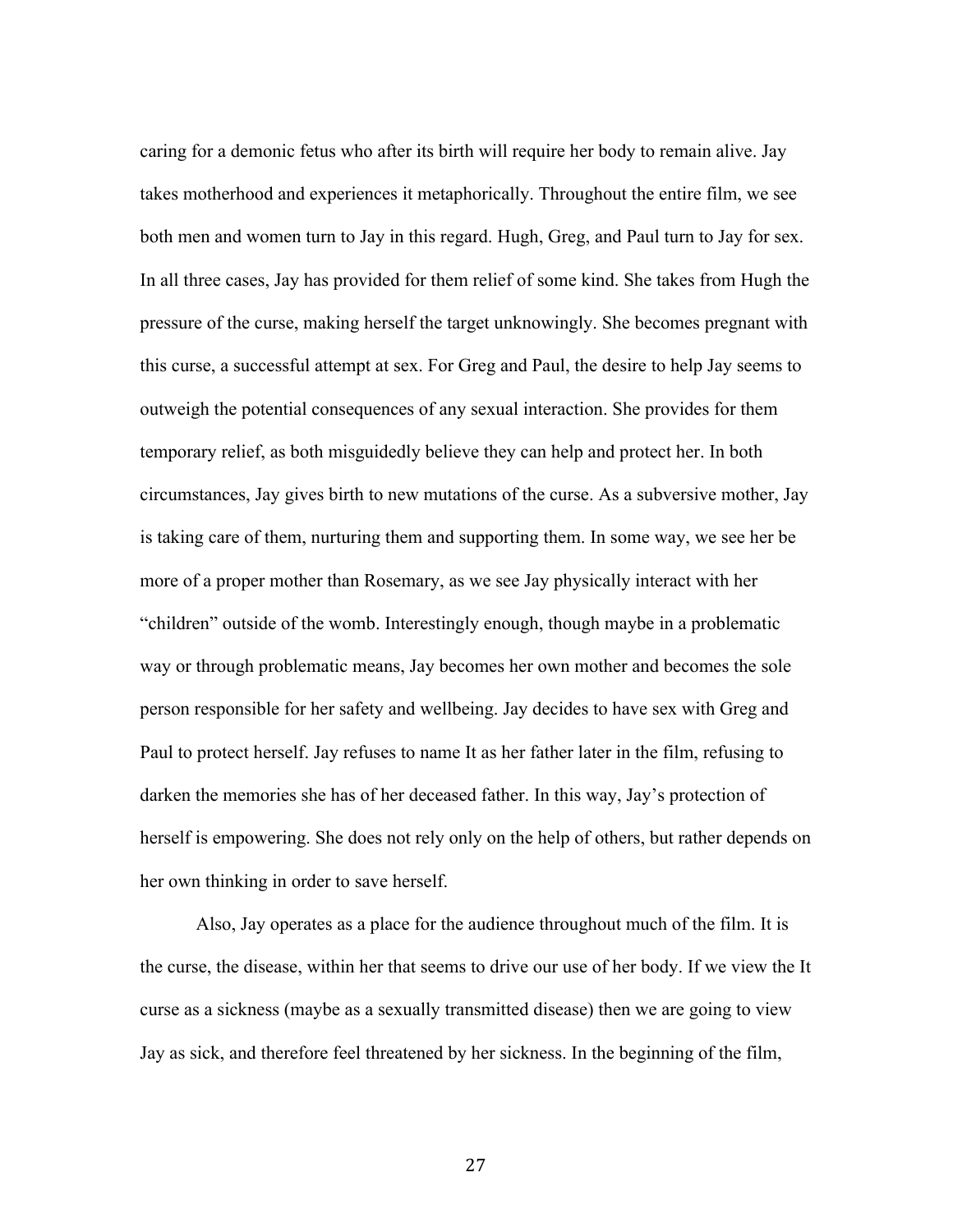Mitchell works hard to suture the viewer into Jay's position, letting us be privy to her most private moments. Because from the start she operates as a stand-in mother, we feel comfortable with her. We put this fear of disease onto and into Jay's body and watch as it takes its toll. Interestingly enough, it is this disease (our fear) that makes Jay a mother. We rely heavily on mother figures at specific points in our lives, the viewing of horror films and their mothering final girls being one of those points, so to make Jay a mother through fear is innovative in a sense. Fear is typically something we want to avoid, something we run from. When we are children, we are typically running from fear to our mothers because she provides safety. To make Jay our imagined mother through fear makes our willingness to depend on her all the more intriguing. We are both running from and running to what scares us. Throughout the film, our bodies remain intact and whole, untouched by the curse, yet our metaphorical body (Jay's body) is tortured and bothered, and we let it happen. Because Jay is the final girl, we know that anything we do to her, anything we let happen to her, any pain we cause her, cannot kill her – she, and us, will survive this.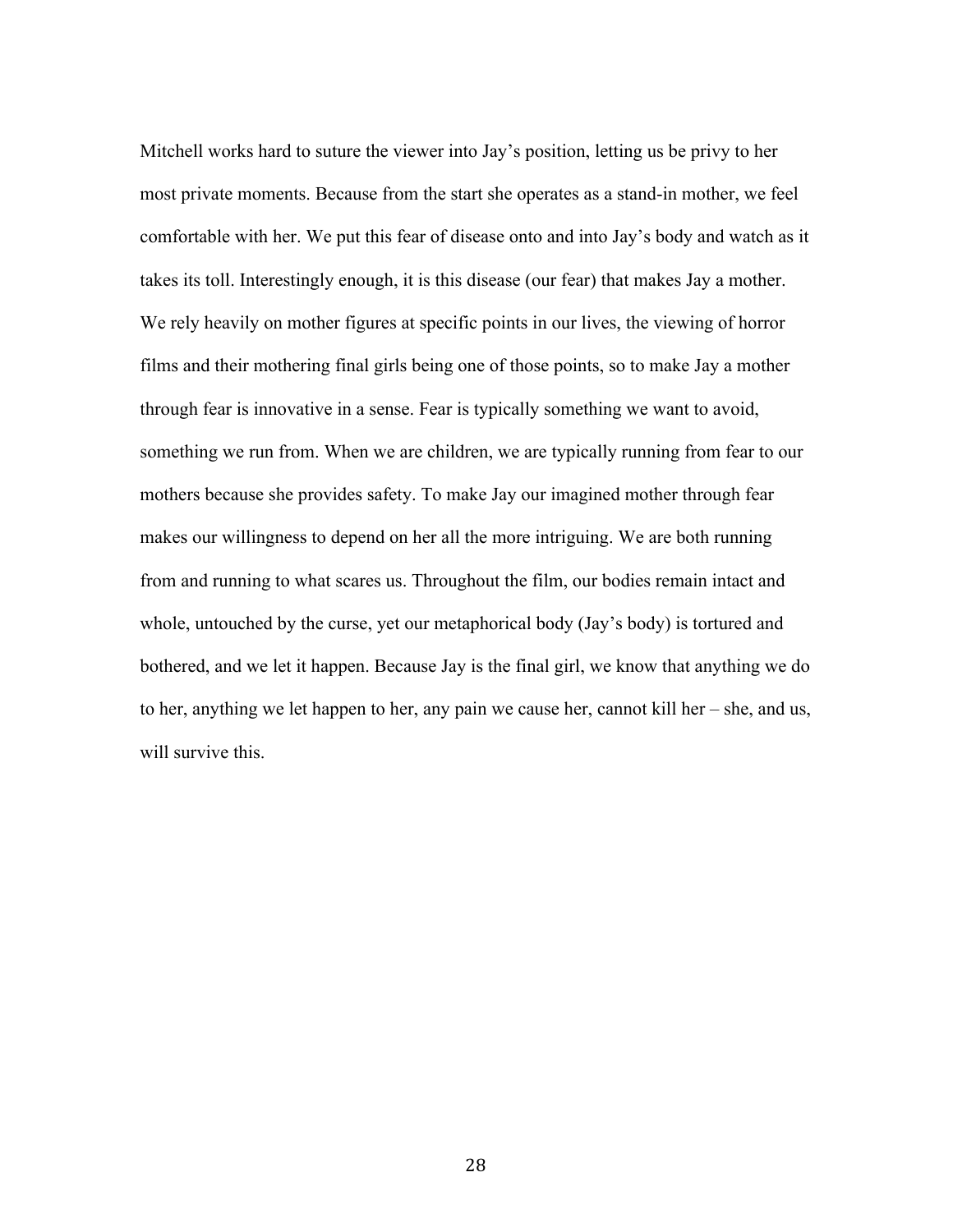#### VI. Rape In Television

In horror genre, rape is often used as a catalyzing agent, the event through which final girls are chosen as victims and designated as places. In horror films, though there are exceptions, rape is not shown as graphically or as explicitly as it is often shown in contemporary television. As viewers, we have watched the topic and image of rape shift from an obscured experience in horror film (often only implied by characters or dialogue) to a very vivid spectacle on the small screen. This shift can be seen through television's use of realistic representations of female characters. The most popular example of a television show that uses rape as a plot device is *Game of Thrones*. In episode six of season 5, "Unbowed, Unbent, Unbroken," we watch as Sansa (Sophie Turner) is raped by her husband on their wedding night as a friend is forced to stand in the room and watch. The camera employs many close-up shots, particularly of Sansa, in order to convey her fear and pain, focusing only on her face and not her body. *Game of Thrones* is a primitive show set in the Middle Ages and focused on war and destruction. Because of this, one could argue that *Game of Thrones* is geared toward a largely male audience.

Interestingly enough, when rape is geared toward unisex audiences (or audiences that are largely female), rape operates as a warning signal and not as a plot device. Unlike in *Game of Thrones*, rape becomes a very graphic, charged, and uncomfortable experience. It is not hidden from viewers, making the rape more of a spectacle and more accessible. In Joss Whedon's *Buffy the Vampire Slayer* television series, Buffy (Sarah Michelle Gellar), a character that many women and men admire for her strength and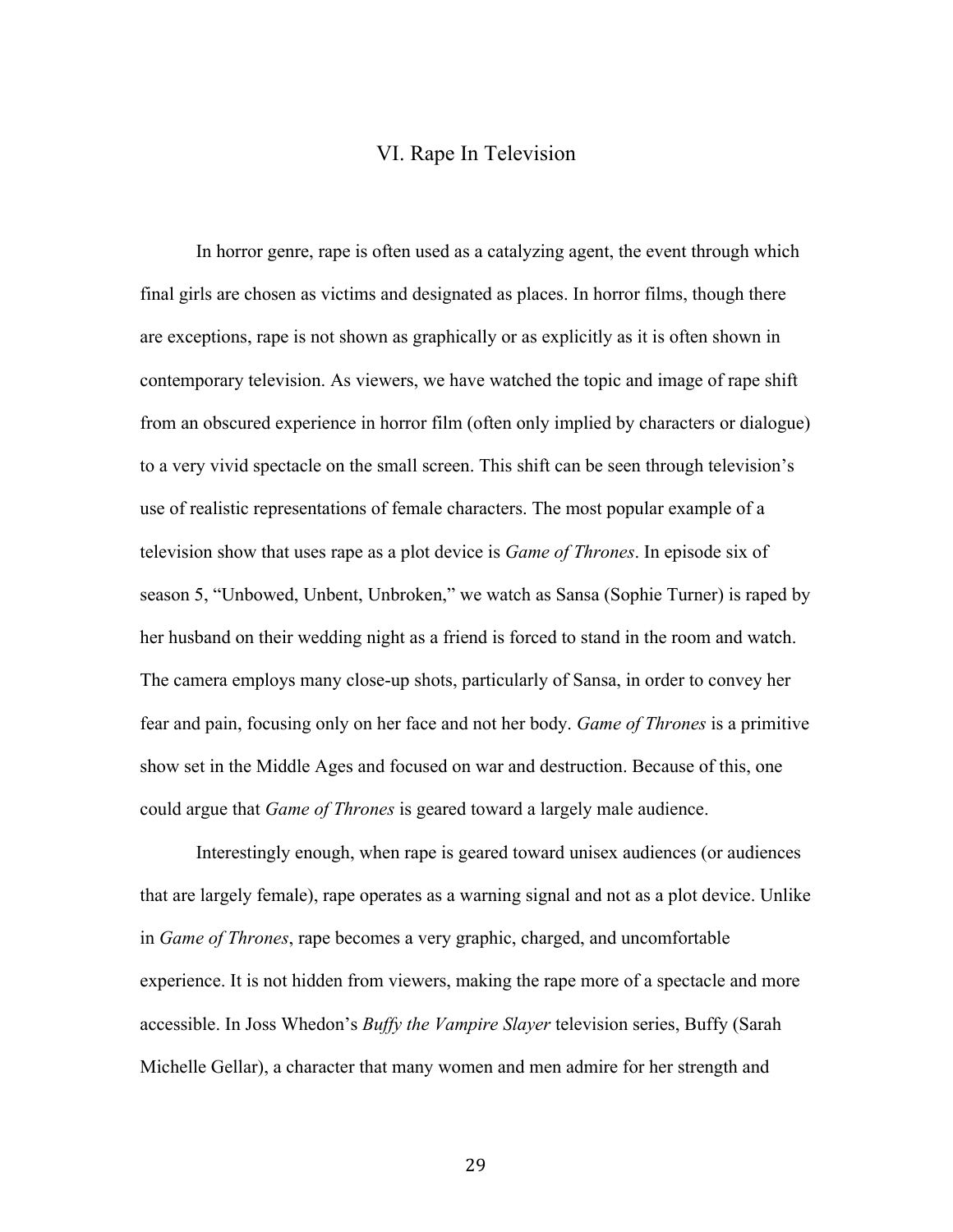resiliency, becomes a victim of attempted sexual assault. In the episode titled "Seeing Red," the viewer watches through a shaky camera lens as Spike (James Marsters) attempts to rape her, only stopping once Buffy fights back hard enough. Instead of being obscured visually like in *Game of Thrones*, Buffy's rape is graphic and visible. We see Spike attempting to control Buffy, talking to her about feeling his love again, hoping to convince her to love him again. Similarly, when Tyra (Adrianne Palicki) becomes a victim of attempted rape in "Mud Bowl," an episode from *Friday Night Lights*, the camera is shaky as it graphically depicts the events. Both *Buffy the Vampire Slayer* and *Friday Night Lights* are shows that are geared towards mature unisex audiences, and neither glosses over rape the way that *Game of Thrones* does. Both shows also employ intensely unsettling camera technique that makes the viewer follow the rape as it unfolds, in its painful and shocking immediacy. This helps build the anxiety of the situation and makes the viewer realize that rape is real and should not be spectacularized.

The instances of rape, where we are visualizing rape from a scopophilic point of view, seem to suggest that we as a culture have embraced, in some regard, sexual violence as a site of spectacle. Though we may be seeing some societal advancement or progressions (for example the critical discourse about the campus "rape culture"), our mainstream and popular media suggest that those advancements or progressions are not significant enough. The media unveils a proliferation of sexual assault spectacle, in which every rape scene accentuates the female character as a repository.

In the instances of rape in television, especially when the rape victim is a teenage girl, we can see the application of Tuan's definition of place. Buffy spends much of the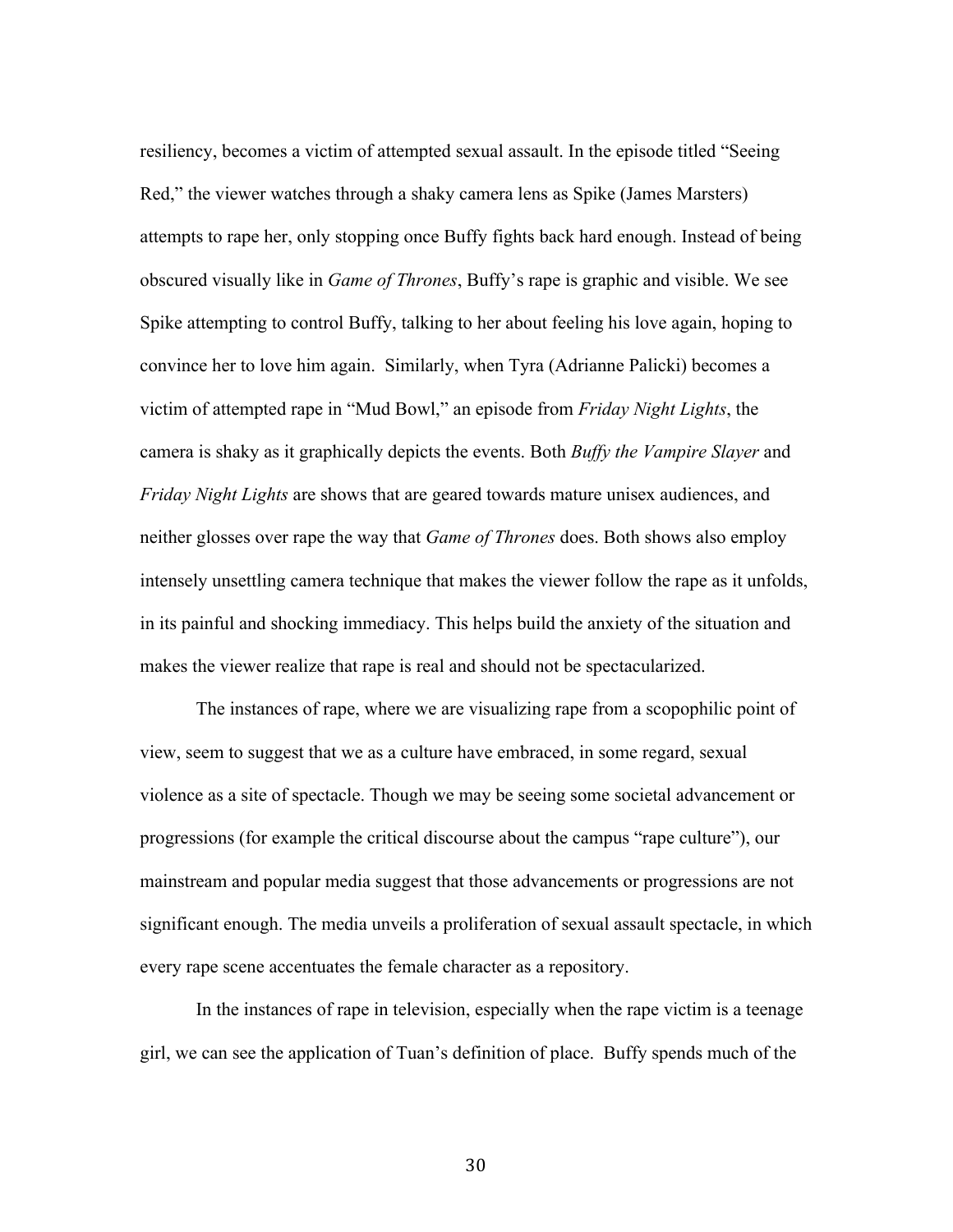series as an imagined mother for her friends and for her sister (especially following the death of her own mother). When she becomes a victim of attempted rape, Buffy then must deal with the rape on her own (harkening back to Irigaray's suggestion that mother's internalize their own desires and fears) all while protecting her friends and family from the show's latest villain. We as viewers depend on Buffy to fight the villain and win, much like her friends depend on her to keep them alive. We become willing to overlook Buffy's own pain in order to relieve our own.

Characters like Buffy or Tyra (or the multitude of other teenaged female characters) are often the characters young viewers look up to. They see themselves in those characters. By that logic, it is safe to assume, then, that others see young girls in those characters as well. They see how quickly rape is experienced and swept under the rug. It is this desensitization that suggests to potential aggressors that rape is a minor crime, an experience easily dealt with.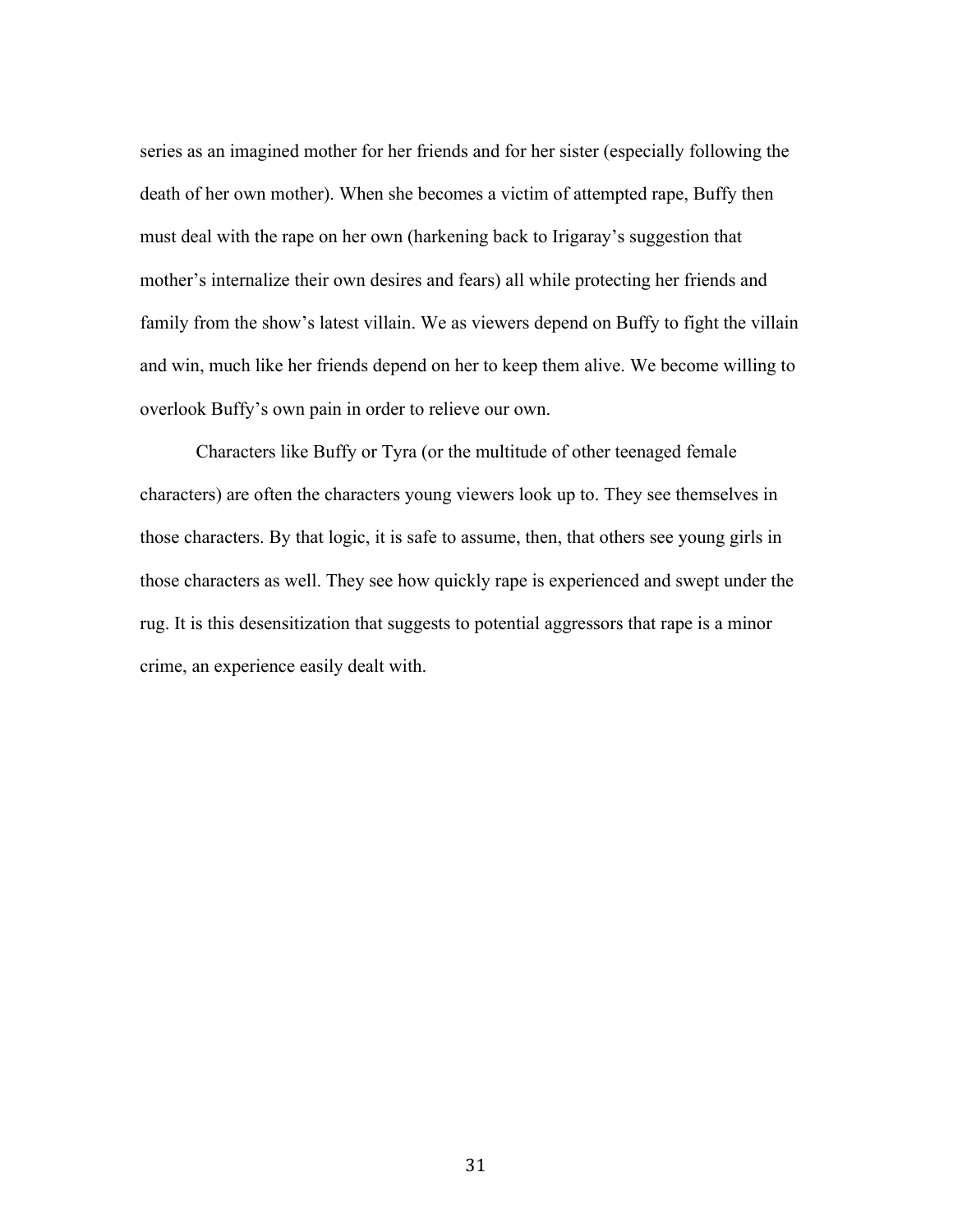#### VII. Conclusion

Representations of rape proliferate in media, showing it as a minor crime, as something with little significance other than a plot device. Simultaneously, there is a stream of daily news reporting on the growing rates of campus rape. It is this horrifying prevalence that initially pulled me into this project. As a young woman on a college campus, I am all too aware of the way that rape is a silent, malicious presence lurking on campuses across the country. It is in the administrators' emails sent to students following sexual assaults, in the rape-awareness campaign stickers on female bathroom walls and mirrors, and in the lack of accountability on the part of the university officials that we see rape become "culture." A culture is a body of people who act, believe, think, and value similar things. It just so happens that the beliefs indicating and guiding culture shame victims of rape for being exactly that – victims.

Like Rosemary and Jay, women on college campuses are in danger of fulfilling unwillingly the need for sex, becoming victims of sexual assault. Unlike in horror films and television, this place-making isn't fictional. Rather, we see the explicit and real utilization of female bodies happening. Tuan continually touches on the desirability of place, that we crave place because it is definite and nurturing and comforting. In many ways, the rapes of Rosemary and Jay, in their ability to make place, are comforting for us. They make those characters mothers and receptacles, bodies available for our consumption. By that logic, then, do the rapes of actual women make them places? If they are indeed places, then are not their rapes place-making, and comfort inducing for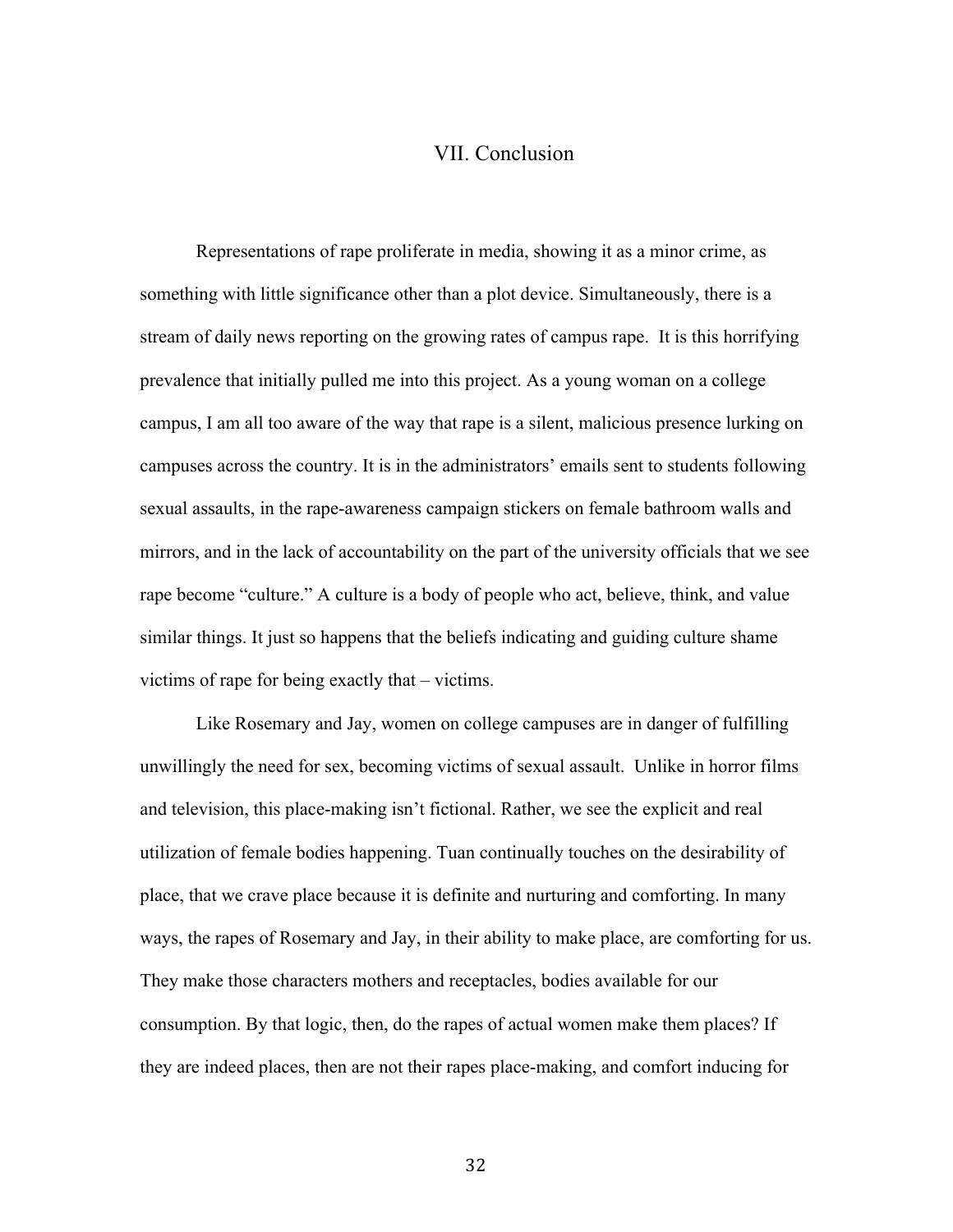some? The danger of rape culture lies not only in the physical and mental effects of rape, but also in the desirability that coincides with the use of the female body, and the ways in which we force women to become place.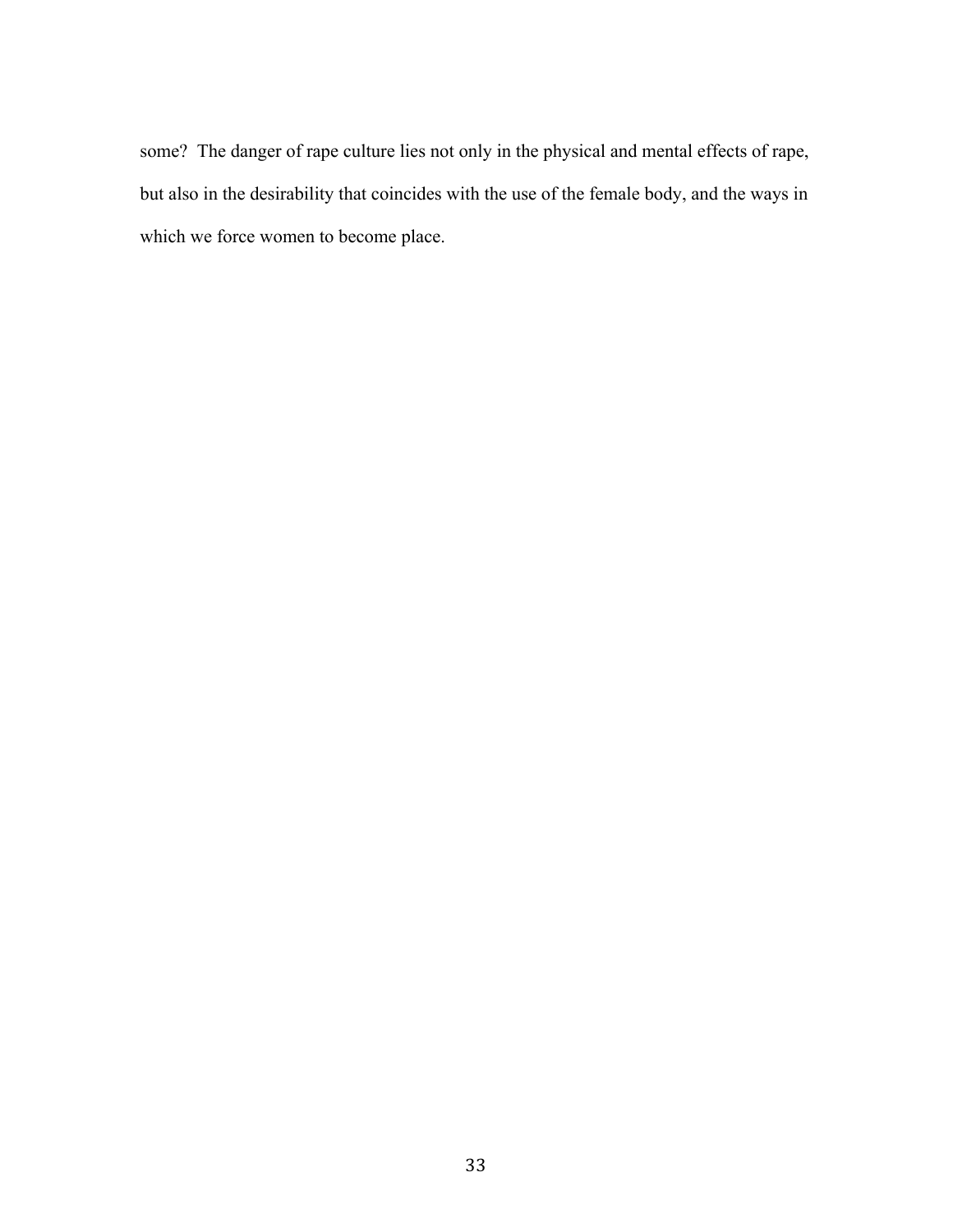#### Works Cited

- "Mud Bowl." *Friday Night Lights.* Dir. David Boyd. Perf. Adrianne Palicki. NBC. 28 March 2007
- *Halloween*. Dir. John Carpenter. Perf. Jamie Lee Curtis. Compass International Pictures, 1978. DVD. *A Nightmare on Elm Street*. Dir. Wes Craven. Perf. Heather Langenkamp, Robert Englund. New Line Cinema, 1984. DVD.
- Casey, Edward S. "Giving a Face to Place in the Present: Bachelard, Foucault, Deleuze and Guatari, Derrida, Irigaray" The Fate Of Place: A Philosophical History. Berkeley: University of California Press, 1997. eBook Collection (EBSCOhost). Web. 28 Mar. 2016.
- Clover, Carol J. *Men Women and Chainsaws: Gender in The Modern Horror Film*. London: BFI, 1992. Print.
- A Nightmare on Elm Street. Dir. Wes Craven. By Wes Craven. Perf. Heather Langenkamp, Johnny Depp, Robert Englund. New Line Cinema, 1984. DVD
- *Scream*. Dir. Wes Craven. Perf. Neve Campbell. Dimension Films, 1996. DVD.
- Irigaray, Luce. "An Ethics of Sexual Difference." *An Ethics of Sexual Difference.* Ithaca, NY: Cornell UP, 1993. Print.
- Kristeva, Julia, and Leon S. Roudiez. *Powers of Horror: An Essay on Abjection*. New York: Columbia UP, 1982. Print.
- Massey, Doreen "Space, Place and Gender". *Space, Place, and Gender.* New edition. University of Minnesota Press, 1994. 185–190. Web.
- *It Follows.* Dir. David Robert Mitchell. Perf. Maika Monroe. Dimension Films, 2015. DVD.

Mulvey, L. "Visual Pleasure and Narrative Cinema." *Screen* (1975): 6-18. Web. "Unbowed, Unbent, Unbroken." *Game of Thrones.* Dir. Jeremy Podeswa. Perf. Sophie Turner. HBO. 17 May 2015.

- *Rosemary's Baby*. Dir. Roman Polanski. Perf. Mia Farrow, John Cassavetes. Paramount Pictures, 1968. Film.
- Tuan, Yi-Fu. Space and Place: The Perspective of Experience. 5th ed. Minneapolis: U of Minnesota, 2001. Print.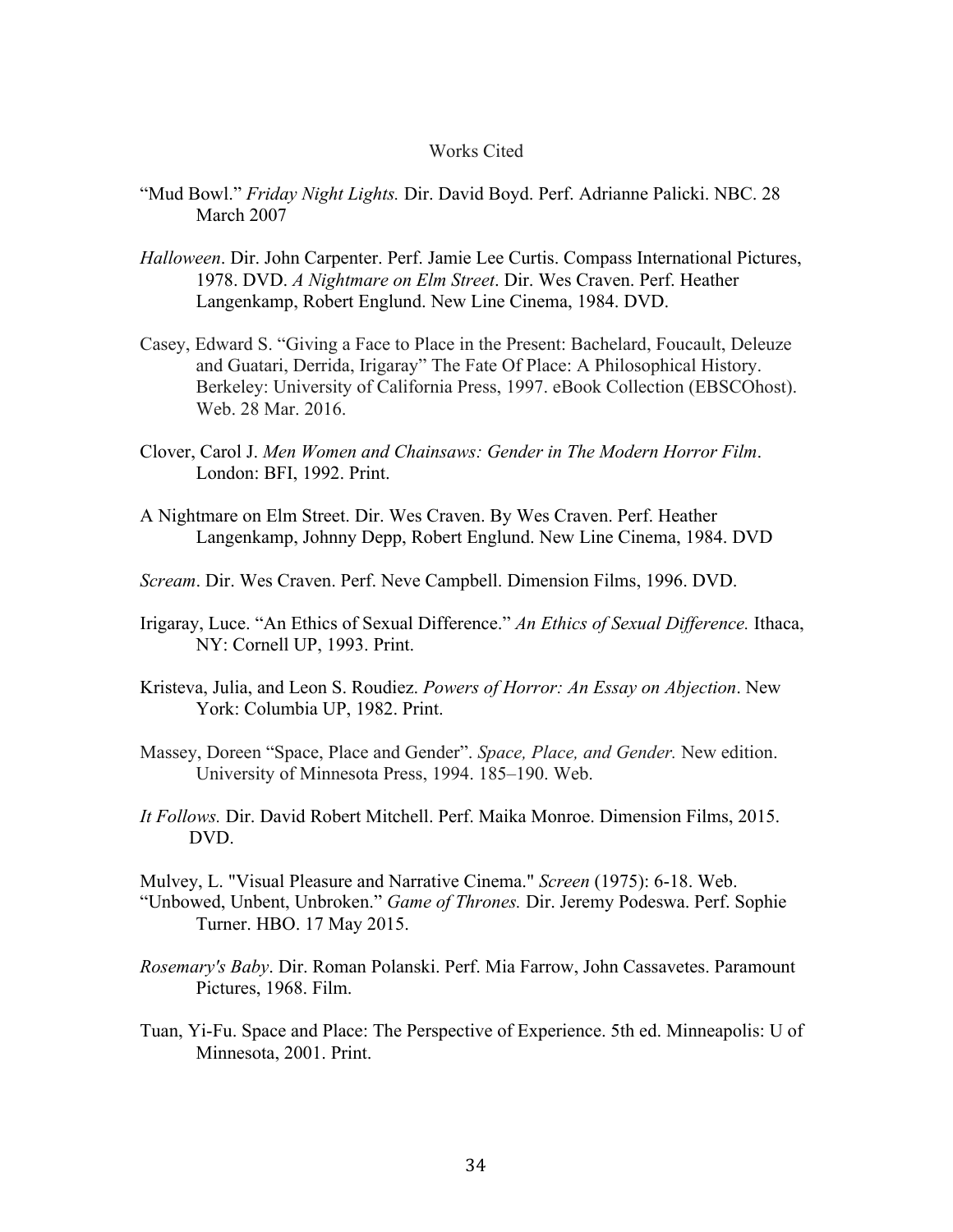"Seeing Red." *Buffy the Vampire Slayer*. Dir. Joss Whedon. Perf. Sarah Michelle Gellar, James Marsters. Fox. 7 May 2002.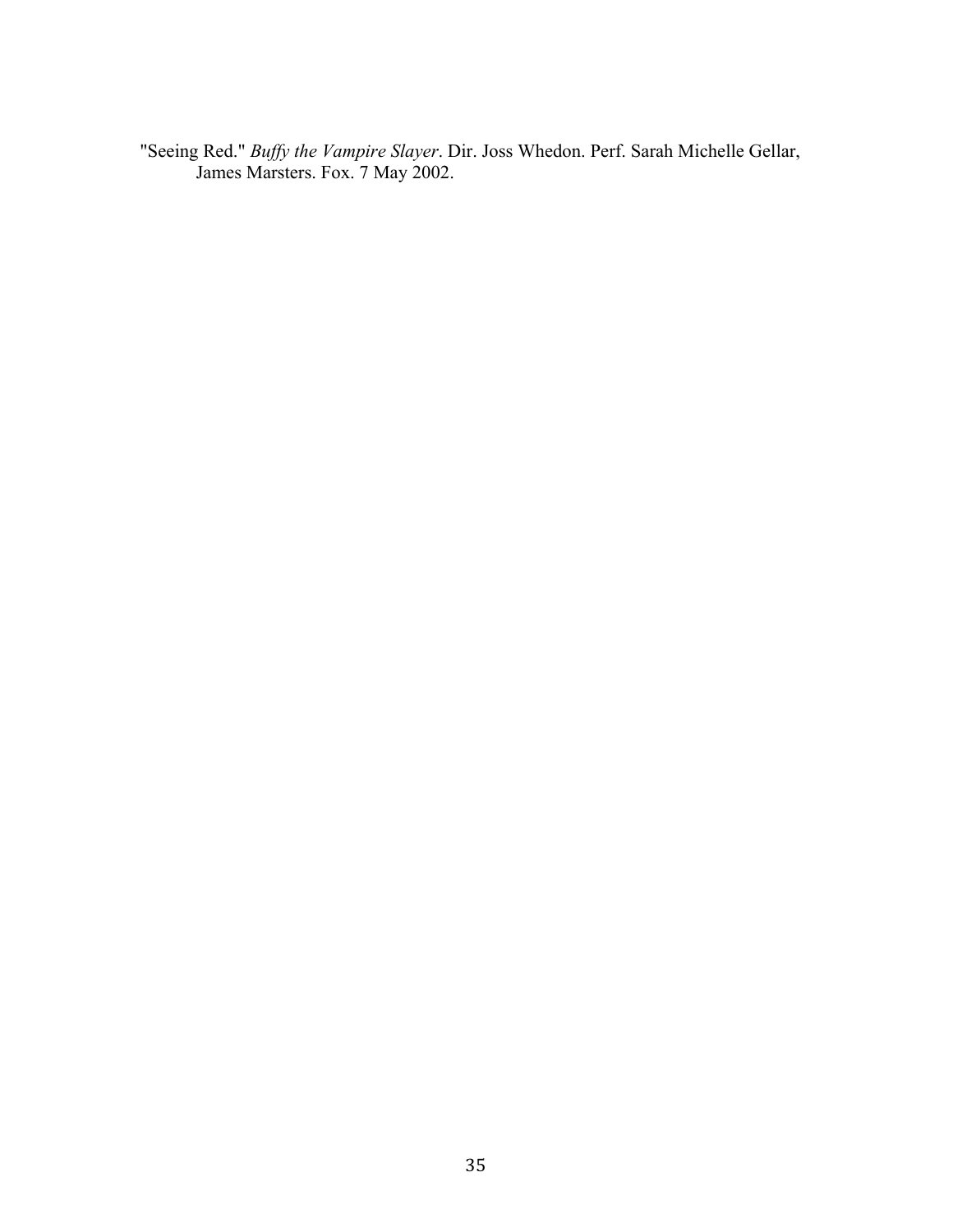#### Background Reading and Watching List

#### Articles and Books

- Briefel, Aviva. "Monster Pains: Masochism, Menstruation, and Identification in the Horror Film." *Film Quarterly* (2005): 16-27. Web. 4 Dec. 2015.
- Freud, Sigmund, and David McLintock. "The Uncanny." *The Uncanny*. New York: Penguin, 2003. Print.
- Longmore, Paul K. "Screening Stereotypes: Images of Disabled People in Television and Motion Pictures." *Why I Burned My Book and Other Essays On Disability*. Philadelphia: Temple UP, 2003. Print.
- Bordo, Susan, Binnie Klein, and Marilyn K. Silverman. "Missing Kitchens." *Places Through The Body*. Eds. Heidi J. Nast and Steve Pile. London: Routledge, 1998. Print.
- Grosz, Elizabeth. "Bodies-cities." *Places Through The Body*. Eds. Heidi J. Nast and Steve Pile. London: Routledge, 1998. Print.
- Tuan, Yi-Fu. "Fear in the Growing Child." *Landscapes of Fear*. Reprint ed. Minneapolis: Univ of Minnesota, 2013. Print.
- Tuan, Yi-Fu. "Fearless Societies." *Landscapes of Fear*. Reprint ed. Minneapolis: Univ of Minnesota, 2013. Print.
- Tuan, Yi-Fu. "Fear of Disease." *Landscapes of Fear*. Reprint ed. Minneapolis: Univ of Minnesota, 2013. Print.
- Christensen, Kyle. "The Final Girl Versus Wes Craven's "A Nightmare on Elm Street": Proposing a Stronger Model of Feminism in Slasher Horror Cinema". Studies in Popular Culture 34.1 (2011): 23–47. Web.
- Gill, Pat. "The Monstrous Years: Teens, Slasher Films, and the Family". Journal of Film and Video 54.4 (2002): 16–30. Web.
- Wee, Valerie. "The Scream Trilogy, "hyperpostmodernism," and the Late-nineties Teen Slasher Film". Journal of Film and Video 57.3 (2005): 44–61. Web.